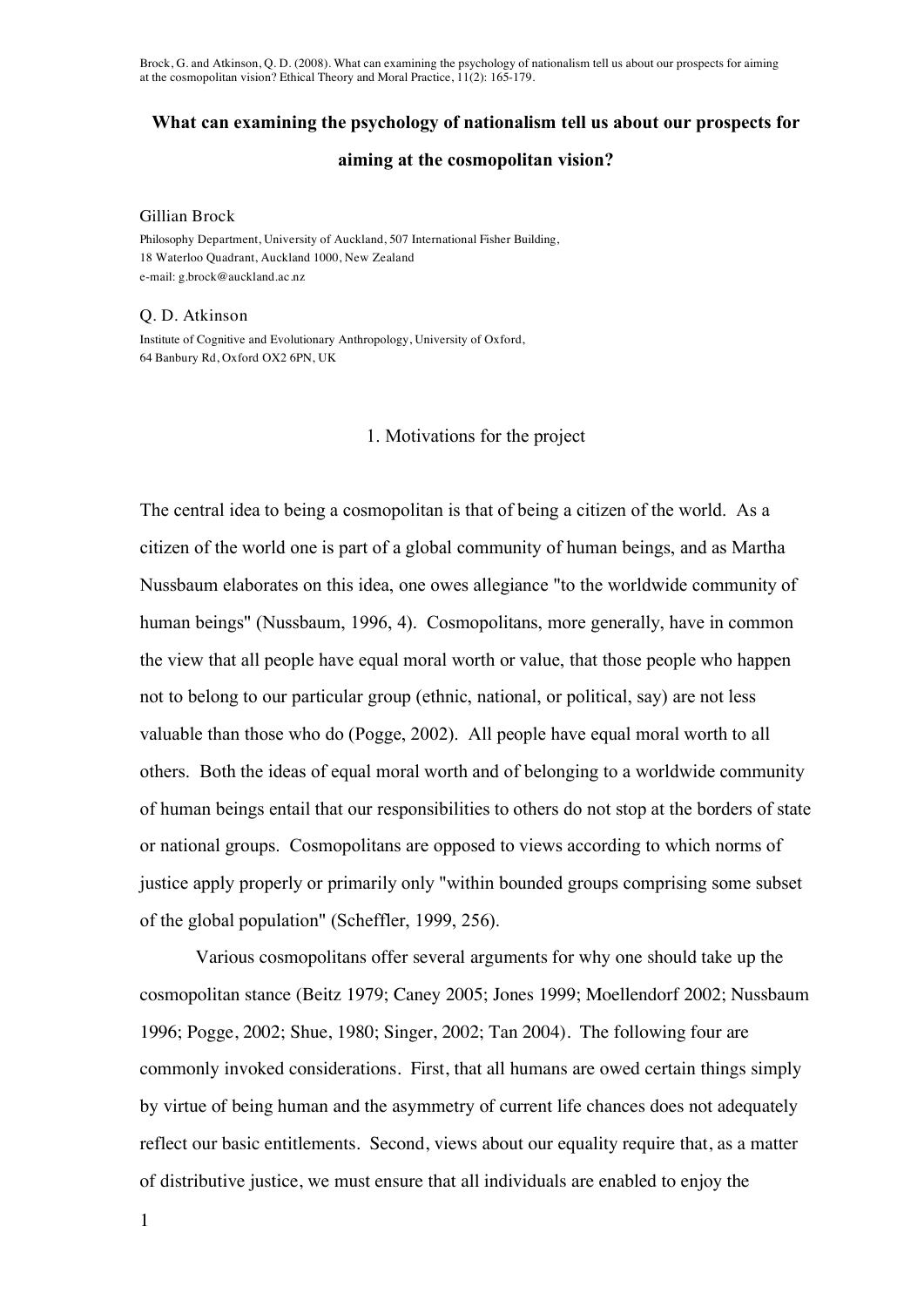prospects for decent lives. Third, benefiting from unjust institutional schemes (such as currently dominate the world's economic, political and trade relations) implicates us in them if no reasonable efforts at institutional reform are made. Fourth, global problems (such as environmental, health or security crises) highlight our interdependence and mutual vulnerability. Solving these problems will require much more global co-operation than currently exists, and also require us to rethink traditional notions of sovereignty, governance, reciprocity, and more generally, what we owe one another.

In addition to making several kinds of arguments as to why one ought to adopt cosmopolitanism, many theorists also work on developing views about what must be done in this actual world to instantiate the ideal. Many of their proposals concerning implementation are motivated by the realisation that we need more global co-operation to solve some of the pressing collective problems we face in the areas of threats to health, the environment, security, and well-being more generally. Our global interdependence means that if we are to solve a range of problems we have to tackle these together, rethinking more traditional notions of sovereignty, democracy, and governance. Several cosmopolitans present blueprints for implementing cosmopolitan governance that range from not changing much at all on the ground, simply reforming the United Nations in various directions that better reflect people's equality, to offering bolder plans that would better approximate more global democracy (Falk, 1995; Held, 1995; and Pogge, 2002). David Held has, arguably, done the most to develop these plans offering us realistic, interim, achievable reforms as well as longer-term goals (Held, 1995 and 2004). Held discusses how we might democratize transnational institutions and decision-making. He suggests various mechanisms that could help us approximate the ideal of democracy more closely. These include making greater use of referenda and allocating public funding for deliberative bodies, such as a second chamber of the United Nations only for democratic nations in which representatives would be elected and accountable directly to democratic peoples. This body would initially be introduced to complement the General Assembly of the UN, but with the aim of replacing it in the long run. He also believes we should create regional parliaments and governance structures (in places such as Latin America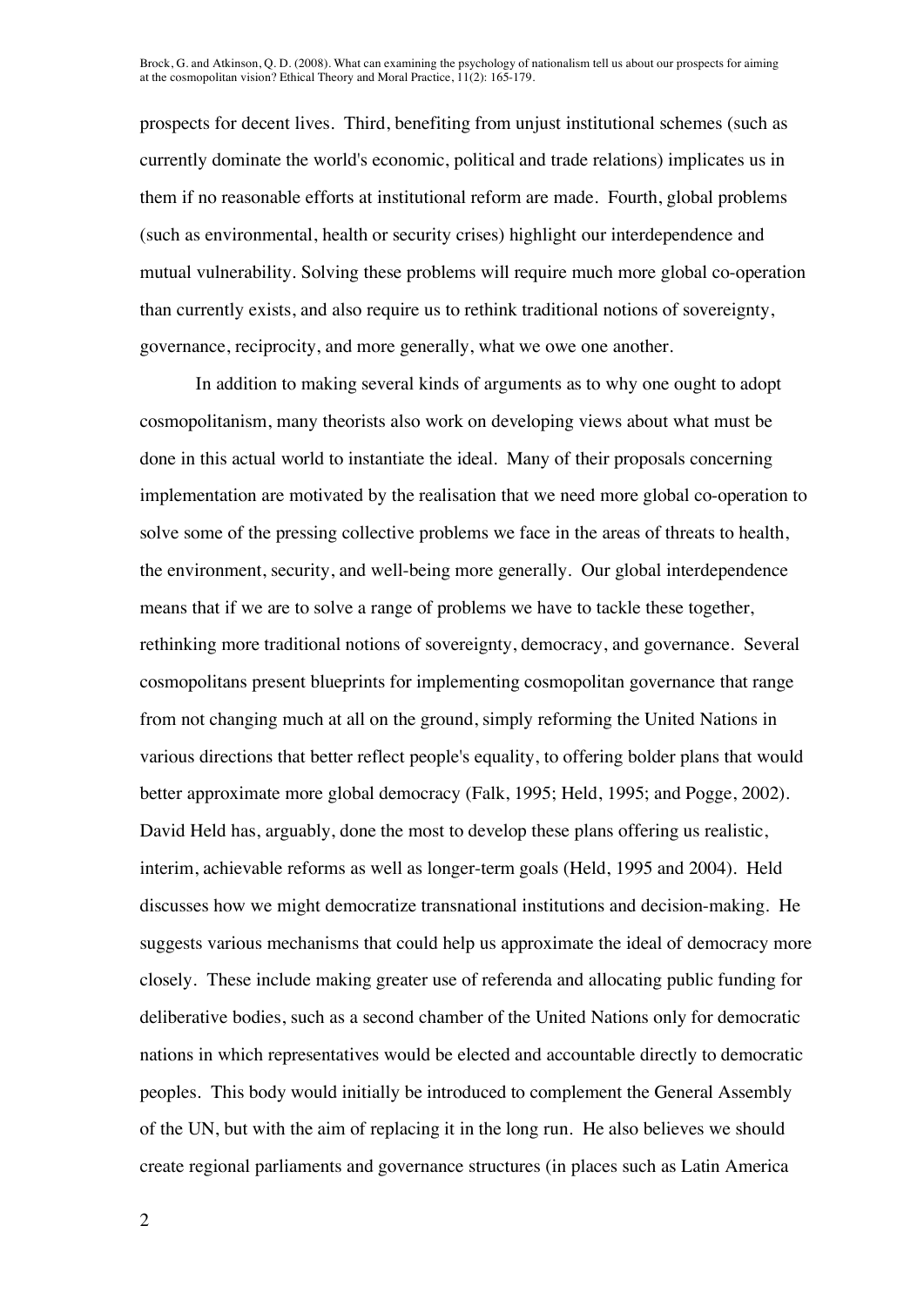and Africa) and enhance the role of such bodies where they already exist (for instance, in the case of the European Union). The decisions of these regional bodies could, in time, become recognized as having legitimate force for those regions. Furthermore, we should open up international governmental organizations (such as the World Trade Organisation, International Monetary Fund, and World Bank) to public examination and agenda setting. Such bodies should "be open to public scrutiny (on the basis perhaps of elected supervisory bodies, or functional deliberative fora, representative of the diverse interests in their constituencies), and accountable to regional and global assemblies" (Held, 2004, 112). He would also like to see the establishment of new organizations and mechanisms (where these do not exist or are weak) to address pressing environmental and social affairs, such as global poverty and welfare. This is vital to counterbalance the asymmetry of power currently enjoyed by market-oriented agencies such as the WTO and IMF. One more recommendation we mention here concerns security. He suggests we develop law enforcement and coercive capacity to assist in dealing with serious regional security threats. This could be operationalized "if a proportion of a nation-state's military were permanently seconded to a UN peacemaking force or if international enforcement capacities were increased by creating a permanent independent force recruited directly among individuals who volunteer from all countries, and who could be trained in an international military academy" (Held,  $2004$ ,  $113$ ).<sup>i</sup>

Opponents of the cosmopolitan project often dismiss these kinds of proposals on the grounds that the cosmopolitan project falls down on a much more basic set of concerns. Frequently the cosmopolitans' proposals are criticised as being unrealistic, not implementable in a world of real people with real emotions, and that we cannot create the necessary motivation for people to want to carry out the cosmopolitan vision (Barber,

i For critical discussion and defense of some of these ideas see, for instance: Brock, G. "World Citizenship: David Miller and the New Cosmopolitans," *International Journal of Politics and Ethics*, 2, Fall (October), 211-224, 2002; Brock, G. "Why the Heldian Model of Cosmopolitan Democracy Retains its Promise Despite Kymlicka's Criticisms," *Philosophy in the Contemporary World*, 9 (2), 31- 39, 2002; Brock, G. "The New Nationalisms," *The Monist*, 82, 367-386, 1999; Brock, G. "Cosmopolitan Democracy and Justice: Held versus Kymlicka," *Studies in East European Thought, Special Issue: Nationalism and its Alternatives*, 54, 325-347, 2002; Brock, G. "What Do We Owe Conationals and Non-nationals? Why the Liberal Nationalist Account Fails and How We Can Do Better," *Journal of Global Ethics*, 1, 127-151, 2005; and Brock, G. "Liberal Nationalism versus Cosmopolitanism: Locating the Disputes," *Public Affairs Quarterly*, 16, 307-327, 2002.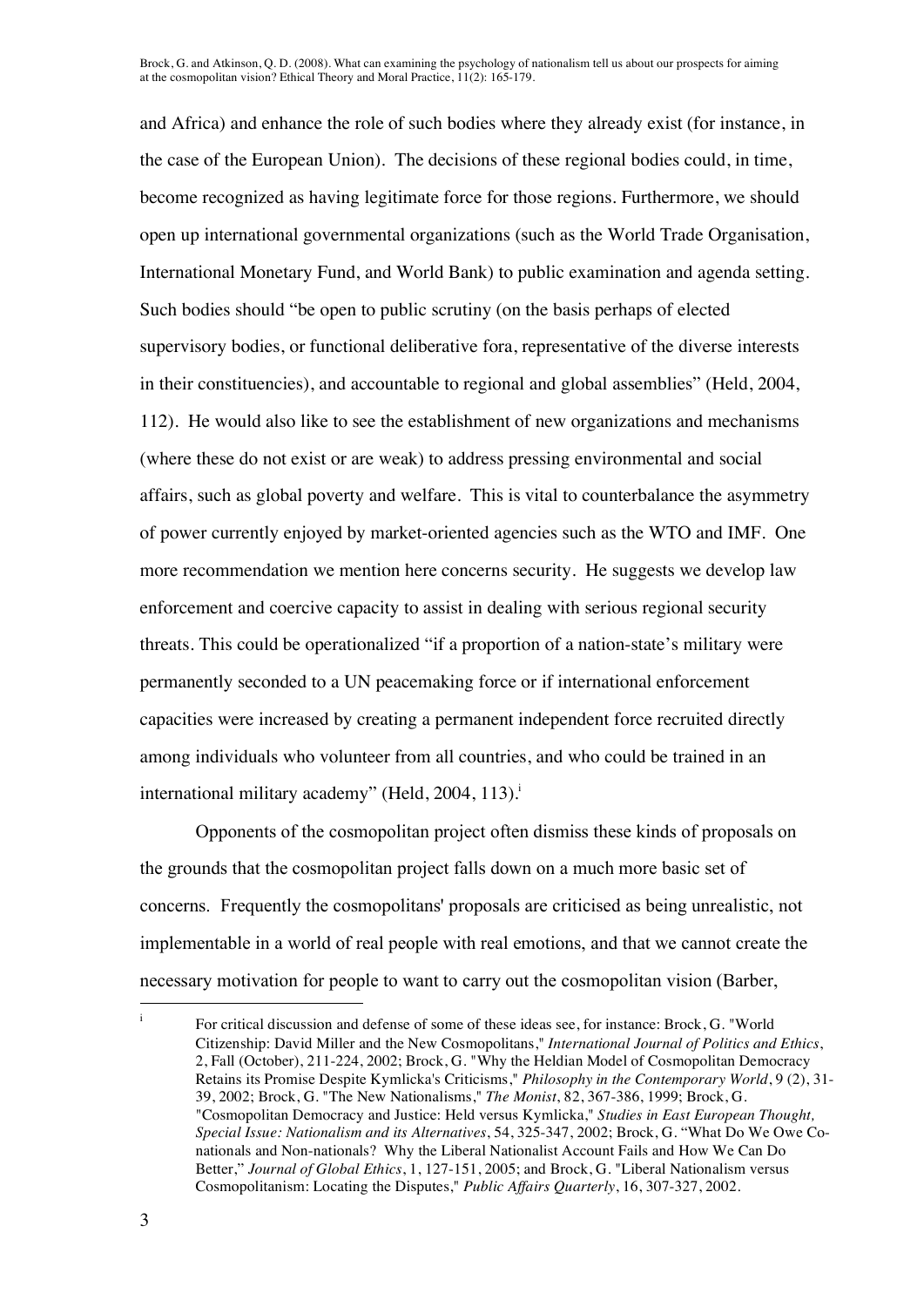1996; Kymlicka, 2001; McConnell, 1996; Miller, 1995; Pinsky, 1996). In particular, some claims made by nationalists (even liberal nationalists) would seem to stand in the way of the project. Many of these claims are rooted in or revolve around assertions about our purported deep human needs, for instance, that we have deep human needs to belong to groups (which are well satisfied by membership in national groups) and favoritism for co-nationals is an inevitable part of satisfying this deep need (Kymlicka, 1989, 1995; Miller, 1995; Tamir, 1993). Other need-based claims include that we have a need for meaning, a need to make sense of our lives, a need for identity, or a need for self-esteem, and the idea is that in all these cases, these deep human needs are well-satisfied by belonging to national groups (Baumgarten, 2000; Glover, 1997; McMahan, 1997; Nielsen, 1999; Tamir, 1993; Wellman, 2000). Once these national groups have formed, some of the dynamics of group membership are such that one can reasonably expect that ingroup solidarity will arise and persist, and members will naturally feel a stronger sense of trust and partiality towards fellow members (Miller, 1995, 2000; Tamir, 1993). It is argued that whenever you have an ingroup there must be an outgroup: it is part of the process of ingroup formation that a certain amount of outgroup hostility will occur (Margalit, 1997). Non members of the group will probably inevitably fare worse than members, but this is all part of the psychological reality that must be taken into account in adequate theorizing.

Our central project in this paper is to examine whether such criticisms are wellfounded, by looking at accounts of the psychology of nationalism. We examine what could be achieved in our world to instantiate the cosmopolitan vision given human realities: both weaknesses and possibilities. Exploring views about the psychology of group identification is thus key to the project. We start off by examining some of the dynamics of group membership that are thought standardly to come into play. We examine studies of "minimal group distinctiveness". As we will see, though commonly invoked, this standard story cannot easily be applied to the case of the psychology of nationalism.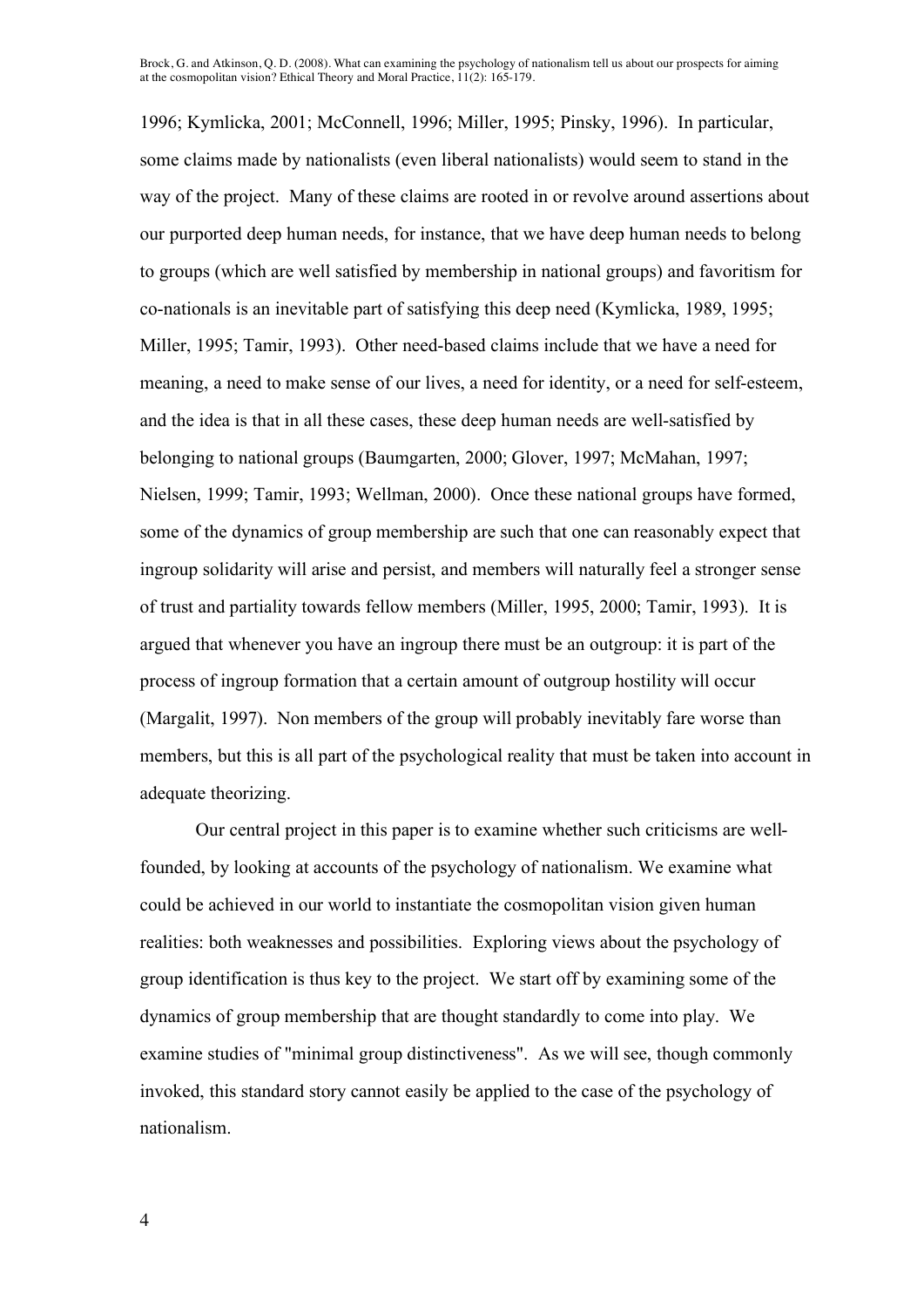To be clear, we realise that nationalists have several kinds of arguments for their position. (Indeed, we critically discuss some of these elsewhere.<sup>ii</sup>) However, nationalists often put significant weight on the force of one line of attack in particular, namely, the apparent psychological evidence that is assumed to go in their favour and undermine the prospects for cosmopolitanism. Our primary objective here is to examine the strength of this purported evidence. The focus of this paper is to examine in detail this allegedly important line of attack against cosmopolitanism.

Before we proceed, a definitional issue requires attention. In this paper we take nationalism to be a sense of identification with a group of people who share a number of characteristics such as common history, language, culture or territory (Searle-White, 2001). Unlike several other definitions of nationalism, we do not assume that nationalism must include any other features, such as, hostility towards non-members or partiality for co-members. We do not assume these are matters of definition, but rather leave these as open questions.

I. Psychological explanations for Nationalism

1. Minimal Group Distinctiveness, Realistic Conflict Theory, and the dynamics of group membership

By examining the literature on group dynamics and prejudice, one might initially think that things look pretty bleak for cosmopolitanism. Studies on ethnocentrism<sup>111</sup>

ii See, for instance: Brock, G. "World Citizenship: David Miller and the New Cosmopolitans," *International Journal of Politics and Ethics*, 2, Fall (October), 211-224, 2002; Brock, G. "Why the Heldian Model of Cosmopolitan Democracy Retains its Promise Despite Kymlicka's Criticisms," *Philosophy in the Contemporary World*, 9 (2), 31-39, 2002; Brock, G. "The New Nationalisms," *The Monist*, 82, 367-386, 1999; Brock, G. "Cosmopolitan Democracy and Justice: Held versus Kymlicka," *Studies in East European Thought, Special Issue: Nationalism and its Alternatives*, 54, 325-347, 2002; Brock, G. "What Do We Owe Co-nationals and Non-nationals? Why the Liberal Nationalist Account Fails and How We Can Do Better," *Journal of Global Ethics*, 1, 127-151, 2005; and Brock, G. "Liberal Nationalism versus Cosmopolitanism: Locating the Disputes," *Public Affairs Quarterly*, 16, 307-327, 2002.

iii 'Ethnocentrism' refers to the perception that one's own group is the standard by which others should be judged, and that this group is somehow superior to other groups (Sumner, 1906).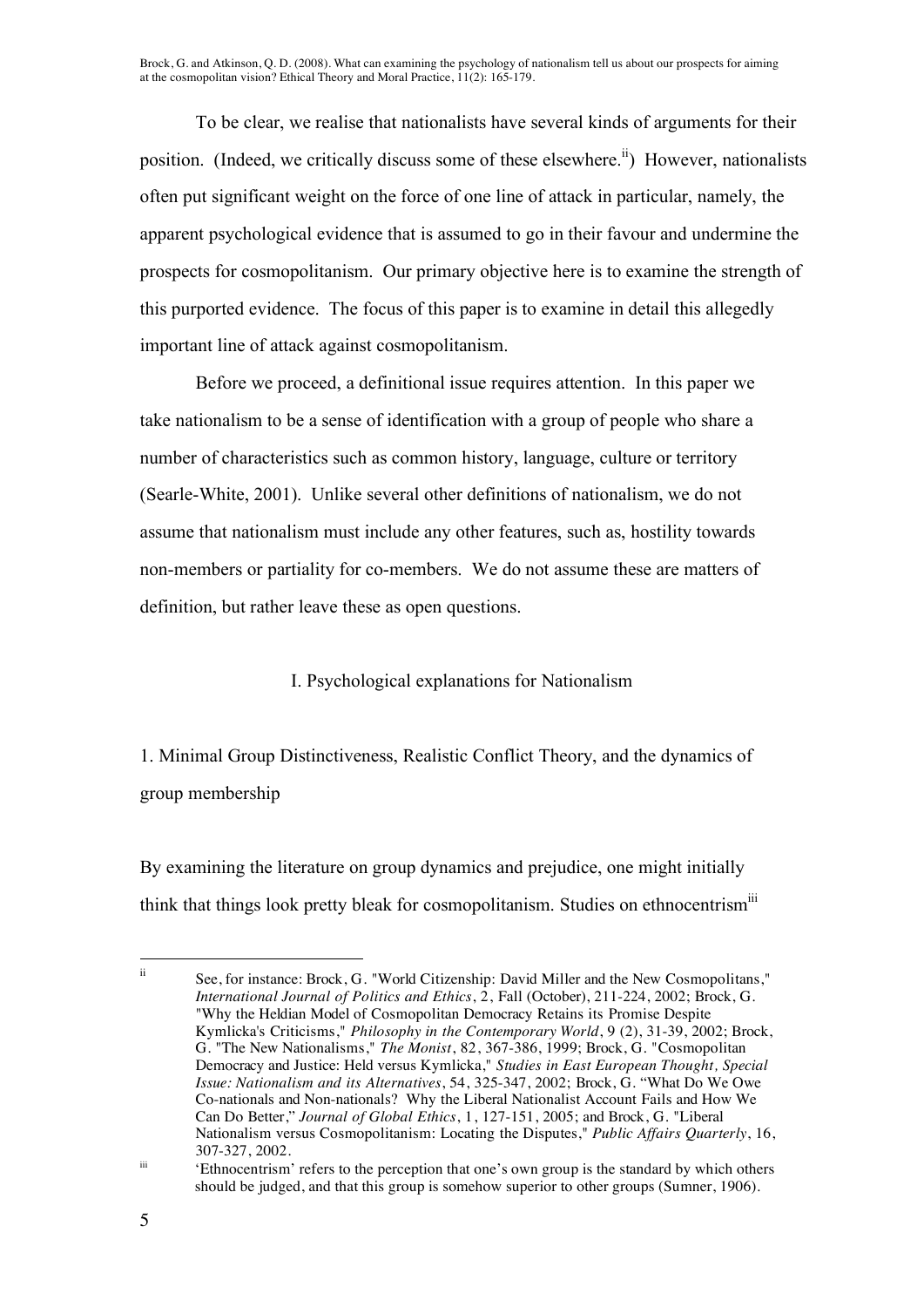and prejudice have revealed that, in general, there is strong "ingroup favoritism": people tend to rate members of their own group as more likeable, intelligent and trustworthy than members of out-groups (Tajfel et al., 1971). Indeed, more worryingly, it does not take much to trigger the phenomenon of ingroup favoritism and its apparent counterpart, hostility to an outgroup ("outgroup derogation"). Numerous studies of "minimal group distinctiveness" have shown that even the assignment of persons to groups on the basis of some arbitrary consideration, such as the result of a coin toss (Billig and Tajfel, 1973) or subjects' apparent preference for an artist (Tajfel et al., 1971), is enough to create ingroup favoritism. It might be thought that nationalism is just an inevitable result of this sort of phenomenon, that is, the result of (perceived or real) differences between national groups.

When groups are in competition for resources, the situation appears to be even worse (Levine and Campbell, 1972). According to Realistic Conflict Theory (RCT; Sherif, 1966), intergroup hostility arises because of actual conflict between groups' interests, especially when there is competition for resources. A number of studies support this hypothesis, probably the most well-known of which are the "Robber's Cave" field experiments (Sherif, 1966). The subjects were boys attending summer camps. They were divided into two groups and intergroup competition was promoted by having the boys engage in competitive games and sports. The competition between groups was found to increase group cohesion and ingroup favoritism, and also created a strong sense of hostility towards outgroup members. It might be thought that RCT can explain nationalism as the result of actual competition between nations for scarce resources.

There are good reasons to go beyond the results that minimal group distinctiveness and RCT yield. Brewer (1999) criticizes the application of minimal distinctiveness results from laboratory experiments to larger groups in the general population. Small effects measured in a controlled culturally sterile laboratory

Groups can be racially or ethnically defined but this is not the only use of the term. Nationalism thus represents a specific type of ethnocentrism at the level of the national group.

 $\overline{a}$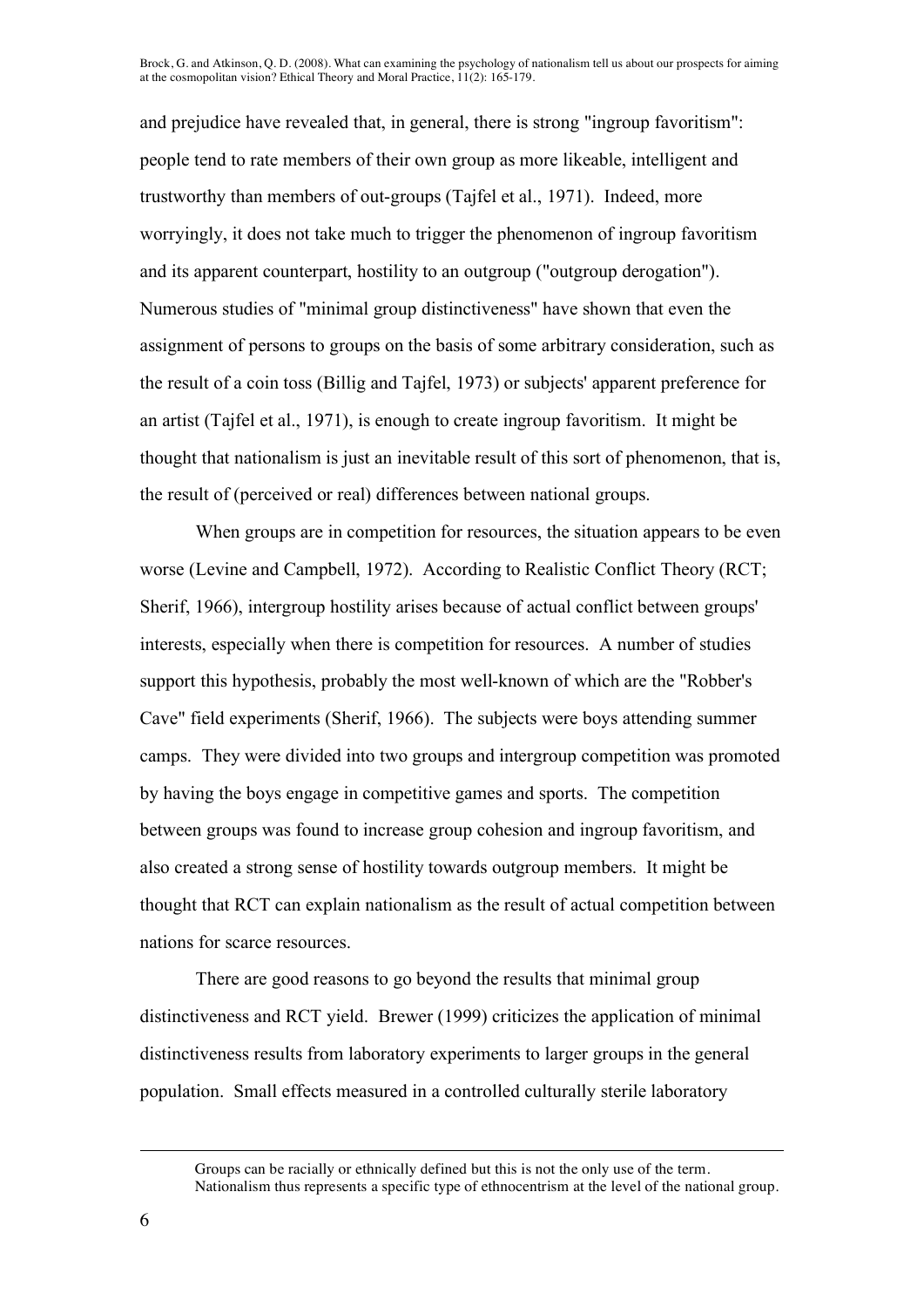situation involving a small number of people may have limited validity when applied to the real world. Most notably, such experiments ignore the importance of organizational structure of groups in society and the potentially powerful influence of social norms on individual behaviour and beliefs. Brewer (1999, 2001) also argues that intergroup bias typically takes the form of ingroup favoritism not outgroup derogation. We discuss these issues in a later section.

What weight can we put on the results RCT yields? Even if RCT explains how intergroup bias can arise in certain cases, it does not explain why bias persists, or why bias arises when there is no conflict between groups. How are we to explain the preference group members show for each other at the level of the nation when there is no competition at issue?

Furthermore, the explanations canvassed so far do not shed much light on the underlying psychological mechanisms that explain nationalism. For instance, how does the mind come to view a collection of individuals as two distinct groups in the first place? What explains ingroup favoritism: is it part of a strategy to maximize personal gain? Does it perhaps reflect a certain amount of altruism that extends to other members of the group but no further? If the latter, what prospects are there for extending the ingroup, or stretching the boundaries of groups? If group boundaries are as fickle as RCT and the minimal group distinctiveness experiments suggest, then it may be relatively easy to redraw the lines. In order to address such questions we need deeper explanations, in particular, we need *a psychological mechanism (or mechanisms)* to explain the behavior that minimal group distinctiveness and RCT report. We turn to these mechanisms next.

# 2. The need for self-esteem

Social Identity Theory (SIT; Tajfel and Turner, 1979) holds that there are two components to our identities: an individual and a social component. As well as our individual identities, we each have multiple social identities and our thoughts, feelings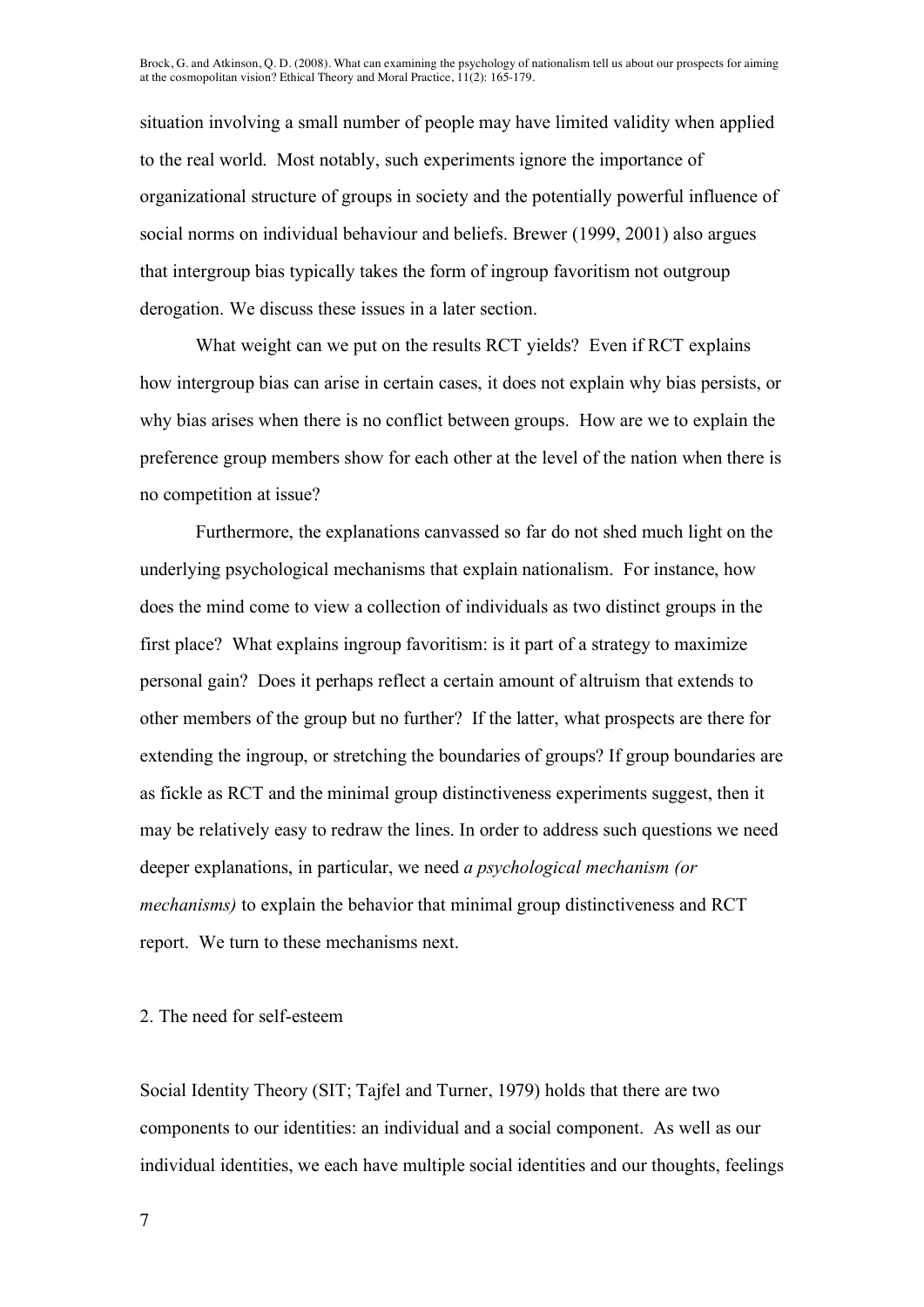and behavior are influenced by the identity that is most salient in a particular context. According to Social Identity Theory, individuals affiliate with groups in order to enhance self-esteem: group identification is motivated by the need for selfenhancement (Tajfel and Turner, 1979). If individuals perceive that a group identity will enhance self-esteem, they identify with the group, especially when they suffer economic or social deprivation that diminishes self-esteem. Furthermore, individuals use intergroup bias (such as occurs in the case of nationalism) to satisfy their need for positive self-esteem. The easiest way to build a positive sense of self-esteem and selfworth is to compare ourselves with others perceived to be inferior. So it helps to have plenty of others around to which one can feel superior, and denigrating others helps to create such a comparison group. This is also consistent with the psychodynamic perspective. Outgroups serve a psychological function by allowing us to project negative feelings about ourselves onto a group of others, thus increasing our selfesteem (Searle-White, 2001).

There is, however, evidence that the need for self-enhancement does not underly ingroup identification. For instance, individuals show strong identification with disadvantaged and low-status groups, and individuals with high self-esteem often show greater ingroup identification than those whose self-esteem is low (Crocker and Schwartz, 1985). Gilbert, Fiske, and Lindzey (1997, 564) state that "overall, research in this area supports the idea that positive ingroup evaluation and collective selfesteem is the product of group identification rather than its cause".<sup>iv</sup> Lemyre and Smith's (1985) study of the relationship between categorization, intergroup bias and self-esteem found that, in fact, categorization lowers self-esteem and intergroup bias acts only to restore this drop. Indeed, Blank (2003), in a study of East and West

iv Moreover, recent evidence makes clear that in contrast to the view that people simply passively adopt whatever views others hold of them into their self-concept, evidence from the last two decades shows that people actually engage in several strategies to protect or enhance their self-esteem when others regard their social groups negatively. So, for instance, individuals can detach their self-esteem from others' evaluations, or disengage their sense of self from the outcomes in particular domains and contexts (Gilbert, Fiske, and Lindzey, 1998, 529). Stigma does not necessarily affect psychological well-being. The stigmatized are not especially dissatisfied with their lives, in fact most of them claim to be pretty happy (Gilbert, Fiske, and Lindzey, 1998, 531).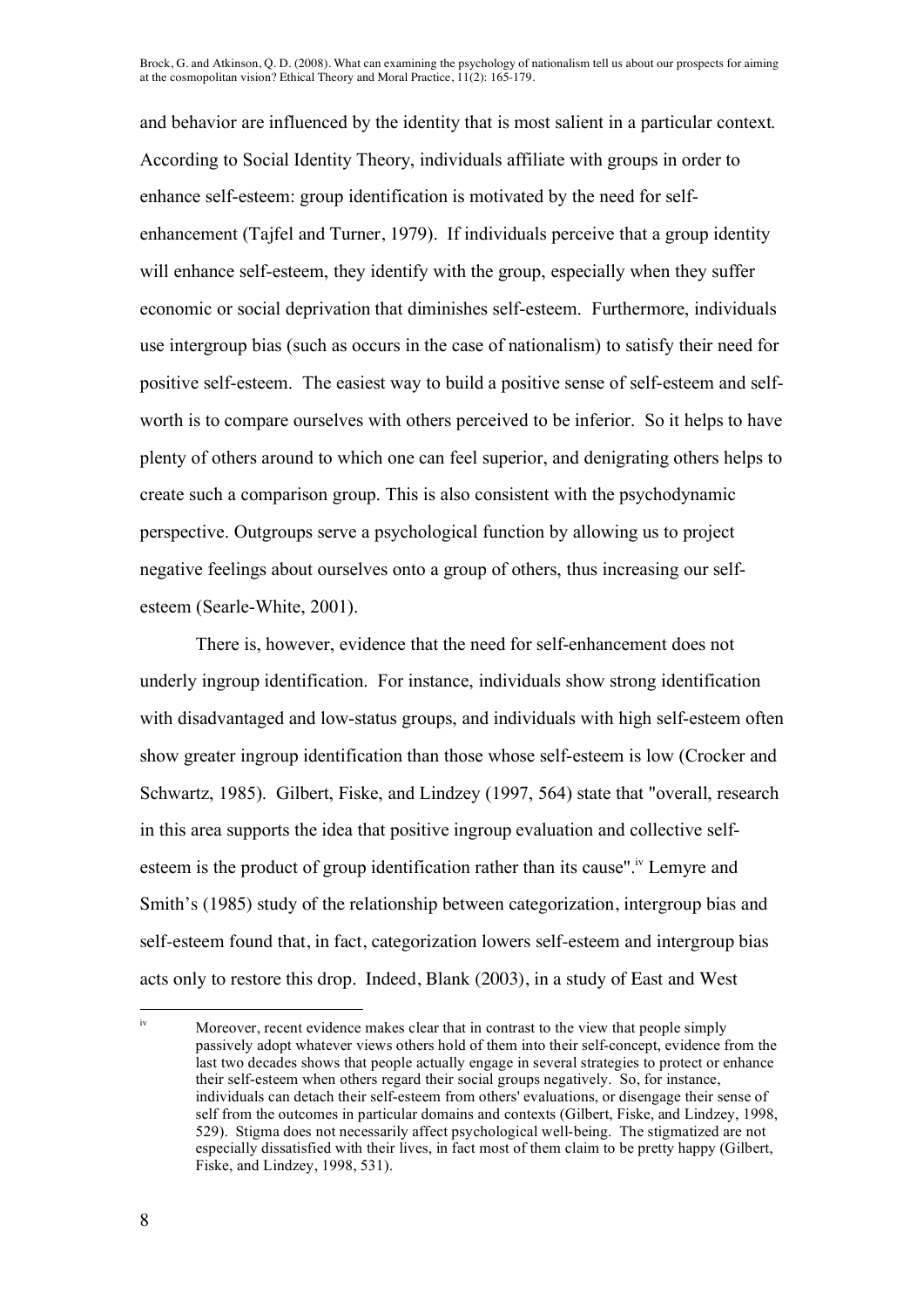German national identity, found that general positive or negative self-esteem was only weakly related to national identification. On an individual level, intergroup bias and discrimination can be damaging to self-esteem (Allport, 1954).

Hence, while there is some evidence for an association between intergroup bias and self-esteem, the hypothetical causal relationships are not well understood, and studies such as Lemyre and Smith (1985) and Blank (2003) suggest that, regardless, nationalism is not a particularly effective self-esteem boost. Indeed, for a good summary of how complex the relationship between nationalism and self-esteem can be see Spinner-Halev and Theiss-Morse (2003). If the assumption is that the need for self-esteem can straightforwardly support a case for liberal nationalism, matters are not so clear. In section II we suggest some cosmopolitan alternatives.

3. The need for identity and the need for belonging

Research on the relationship between the strength of ingroup identification and ingroup status indicates that motives other than desire to increase self-esteem are at play when we select or maintain social identities. Brewer offers a compelling alternative motivational account, namely, "optimal distinctiveness theory".

The theory postulates that human beings have two powerful social motives: a need for *inclusion* that motivates assimilation of the self into large, impersonal collectives, and an opposing need for *differentiation* that is satisfied by distinguishing the self from others. As opposing motives, the two needs hold each other in check. When a person feels isolated or detached from any larger social collective, the drive for inclusion is aroused; on the other hand, immersion in an excessively large or undefined social collective activates the search for differentiation and distinctiveness (Brewer, 2001, 21-22)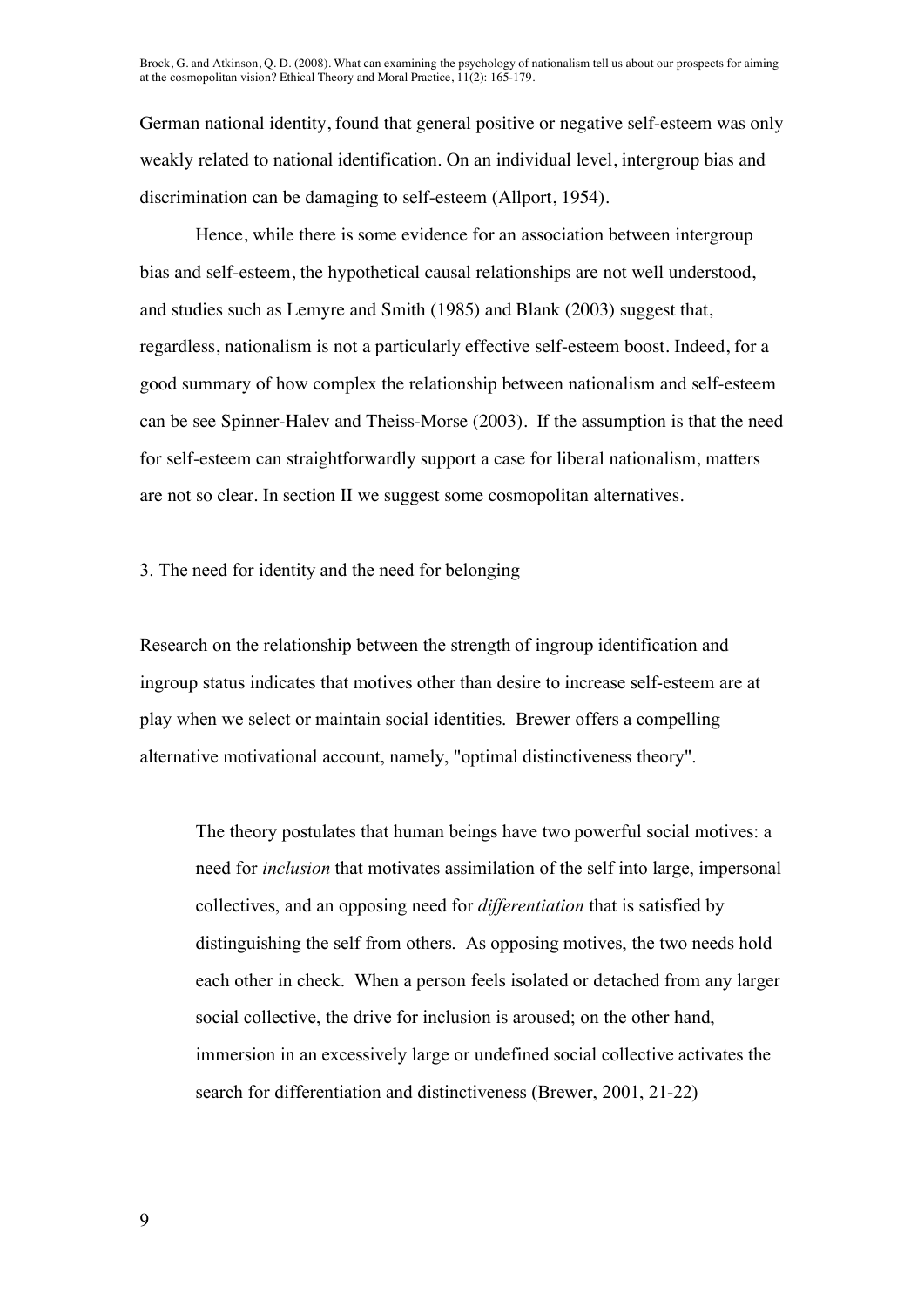According to optimal distinctiveness theory, social identification is the product of the search for the optimal mix for an individual between inclusion and differentiation needs, rather than simply a consequence of searching to fulfill a need for belonging, or a need for self-esteem, or the result of searching to fulfill any other one need.

Intergroup bias is not a necessary product of group identification, according to Brewer. She challenges the dominant assumptions made initially by Sumner (1906) that ingroup attachment and outgroup hostility are essentially part of the same phenomenon. Sumner's view comprised of four separable claims:

1. The Social Categorization Principle: Human social groups divide into (mutually exclusive) ingroups and outgroups.

2. The Ingroup Positivity Principle: members of groups positively value their ingroups and value maintaining co-operative relations with other ingroup members.

3. The Intergroup Comparison Principle: Comparison with outgroups in which ingroups fare better enhances ingroup positivity.

4. The Outgroup Hostility Principle: Relations between ingroups and outgroups are characterized by hostility.

Sumner maintained that these four theses universally characterized intergroup relations, but more recent psychological research challenges this view (Brewer, 1979; Turner, 1978; Mummendey et al, 1992; Feshbach, 1994; Kostermand and Feshbach, 1989). In particular, Brewer maintains that the four theses are distinct and that each element provides a necessary condition for the next step in a progression. However, while the first two principles, principles 1 and 2, are highly entrenched, Brewer argues that principles 3 and 4 certainly are not (Brewer, 2001).

Unlike Social Identity Theory, Optimal Distinctiveness Theory does not rely on the fairly questionable idea of the search for self-esteem as the motivation for group identification. Each individual's identification with a nation (or some other group), is the product of both forces pulling towards identification and forces pulling away from it, and these can vary from context to context. It is no surprise then that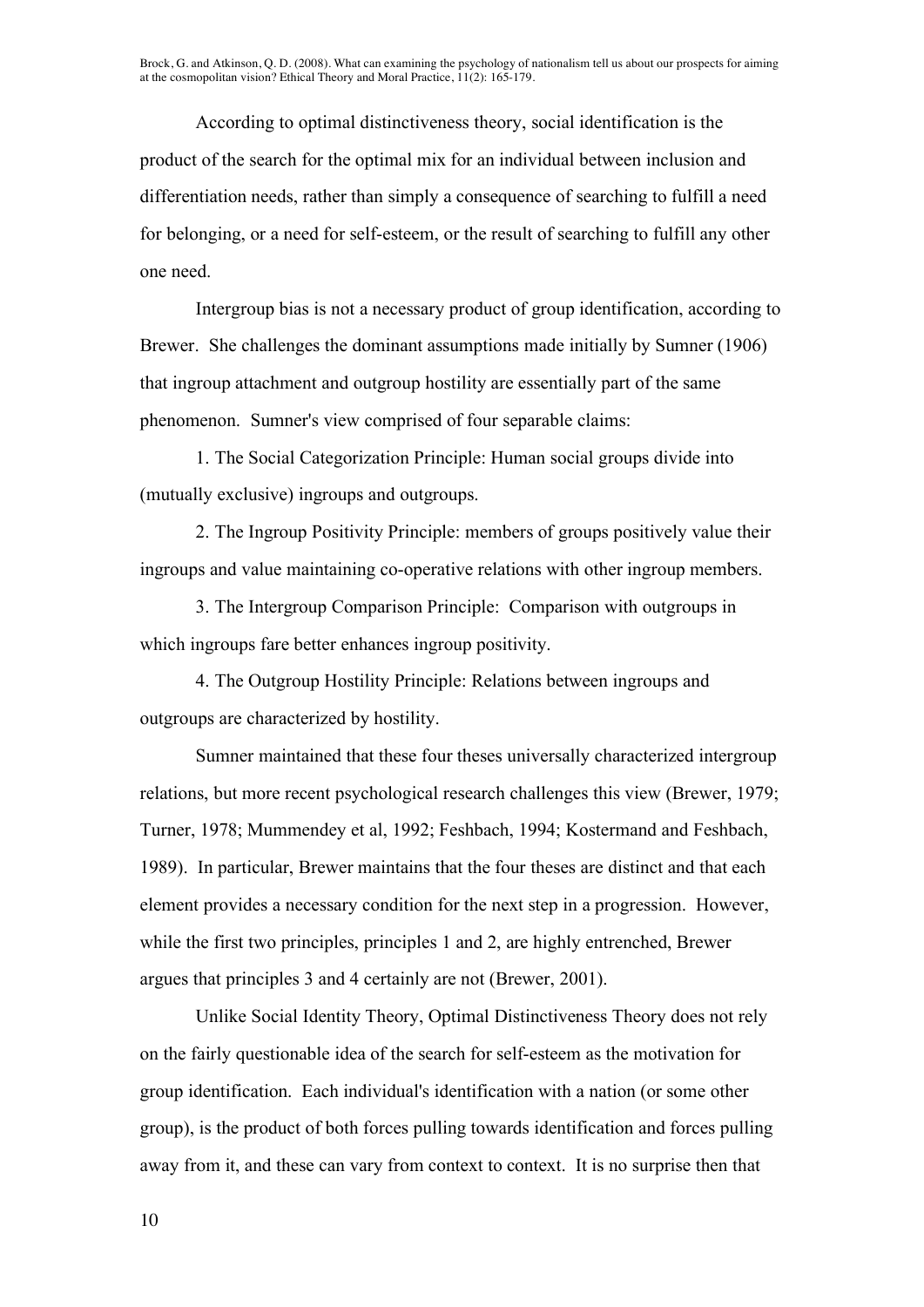we might all end up at various points on a scale of identification and that various factors can influence *and alter* identification. This will turn out to be good news for cosmopolitans, as we discuss.

Much research now corroborates Brewer's views that ingroup identification can occur without out-group derogation. More specifically, national identification need not be associated with negative sentiment towards non-nationals. Heaven et al. (1985) conducted research in Australia and South Africa and found no significant relationship between ingroup identification and outgroup derogation. Mummendy, Klink and Brown (2001) also found support for the independence of national identification and outgroup derogation. In their analyses of intergroup bias between East African ethnic groups Brewer and Campbell (1976) found that, whilst individuals did evaluate their own group more positively on personality dimensions such as trustworthiness, this was not correlated with perceived social distance towards outgroups or outgroup hostility.

## 4. The need for meaning

Some defenders of nationalism have argued that nationalism satisfies various existential human needs, such as, a need for meaning, a need for an overall worldview to structure one's choices and so to reduce the uncertainty that would otherwise plague us, or a need for a sense of stability and permanence. Many authors have argued that we all need some framework, system of values or goals which helps us make sense of our lives (Fromm, 1973; Bruner, 1990). Nationalism can help provide this framework, a system of values and more generally, a sense of meaning in life.

According to Abrams and Hogg (1988), it is the need for reducing uncertainty that is the primary motivation for social identification. Festinger (1950, 1954) argues that people need a sense of validity for their beliefs, and this is gained by "social reality testing": beliefs are accepted as appropriate when they are shared by similar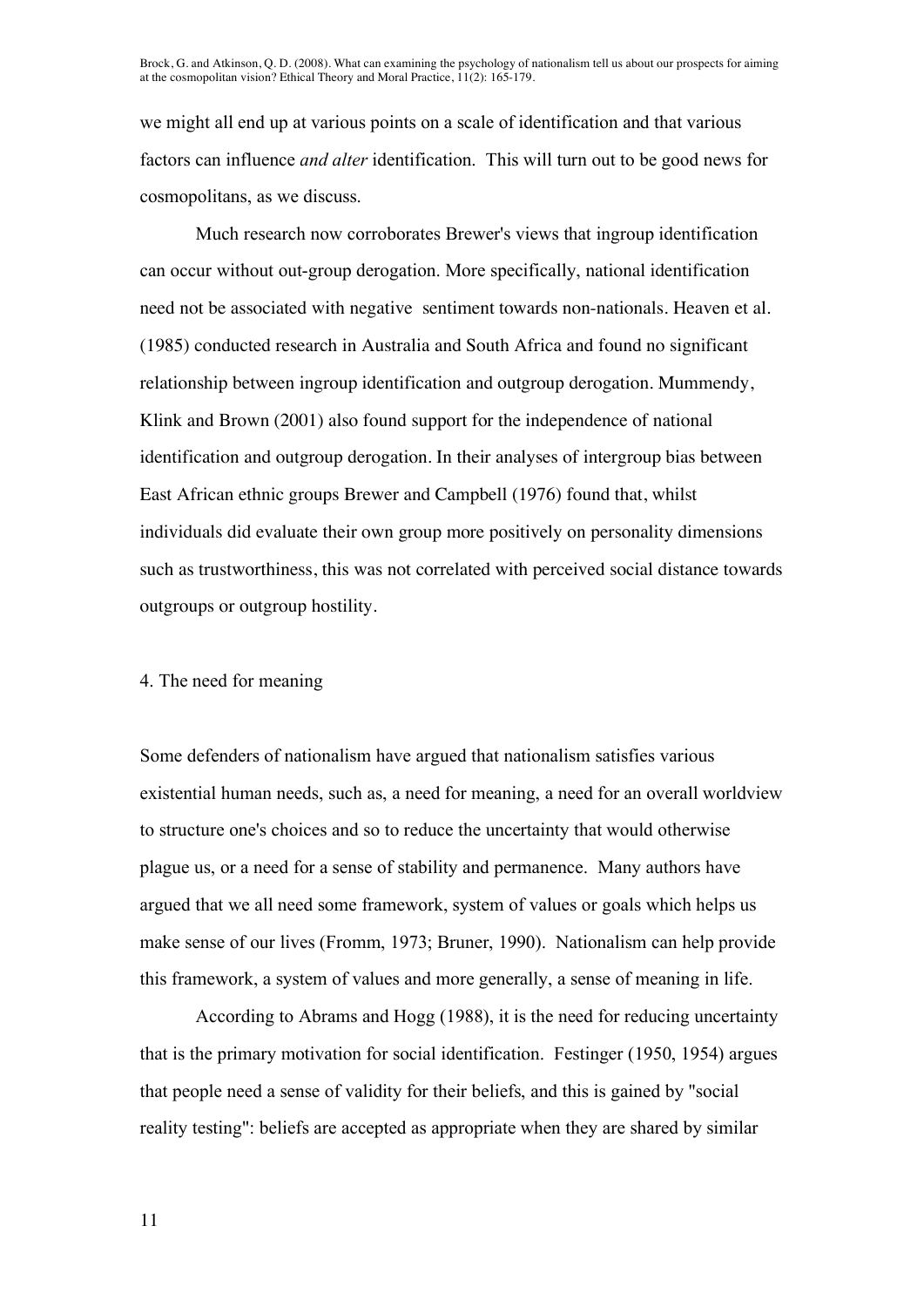others. Conformity to reference groups' views provides stability and confidence in one's own perceptions and choices.

According to Terror Management Theory (Solomon, Greenberg and Pyszczynski, 1991), fear of our individual mortality and the possibility of tragic events can create an overwhelming sense of anxiety. This anxiety can motivate us to replace our ephemeral subjective reality with an enduring cultural worldview, such as a national identity, that imposes order and meaning on what can be perceived as a random and meaningless world. Individuals then view threats to this adopted worldview as threats to their own self-esteem. People identify at the level of the nation because this is perceived to be an established and enduring social construct on which they can build their self-esteem. Their identification is contingent on this particular social construct being available and enduring.

While a deep human need for an enduring cultural worldview may partly explain why we identify at the level of the nation state and why this results in bias, Terror Management Theory does not imply either that nationalism is the only currently available option to satisfy this need, nor that it is the best option to meet this need. In fact, as we discuss further along, it suggests that other enduring cultural worldviews may be equally effective, if not more so. (Similar arguments apply to the other existential needs identified above.)

National identities may perform a certain function in our current world for some people, but this function was performed by other identities in the past. When salvation was held as the key desirable aim in life, religious identities were very important to people, as was the case during the Middle Ages in Europe. When class identity was the way to gain a sense of respect and self-worth, class identity was generally people's more salient social identity. The international system privileges nations and their self-determination as a way to gain international standing, so it should not be at all surprising that national identity can assume the kind of importance it currently does for people. One could predict that the less important the role of the nation is in our lives, the less significant any psychological effects will be.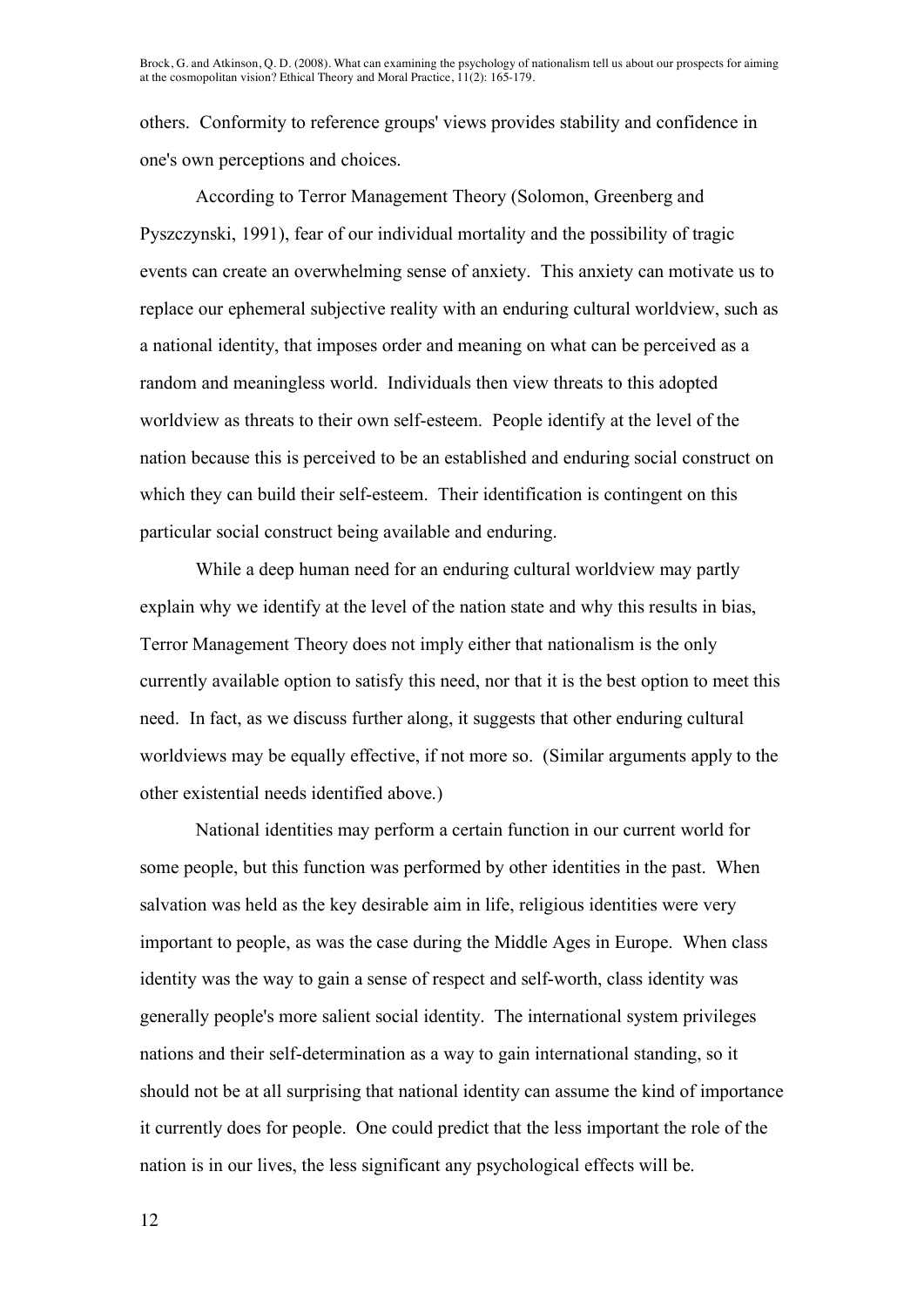If the importance of national identity to people derives its significance in large part because of the way the world is structured -- in particular, the importance we give nation-states in decision-making and general control over people's lives -- then at least one of the features that promotes nationalism is subject to our control. We can choose to organise the world differently so that national identity does not have the kind of status it currently does.

5. Biological needs and evolutionary arguments

Some defenders of nationalism may concede that the form of bias for groups (or ethnocentrism) that is nationalism may be a more contingent matter that is socially constructed and to some extent socially alterable. However, they may insist, there is some underlying biological need -- or reality rooted in evolutionary theory -- that is not easy to ignore. The roots of ethnocentrism have primal origins and it is here that we will find support for bias to fellow group members.

Evolutionary arguments in particular are thought to constitute another potential justification for nationalism. According to defenders of such arguments, as a result of natural selection, it may be that humans have a biological drive or need to discriminate, which confers fitness benefits. By identifying the selective pressures that may have produced such a drive, we can determine whether it is likely to be particularly important at a national level. As an example, we take Brewer's (1999) evolutionary explanation for intergroup bias (which is consistent with Optimal Distinctiveness Theory). She argues that group living represents the fundamental survival strategy characteristic of humans. As a species, cooperation and social learning have replaced strength and instinct as basic adaptations. "The result is that, as a species, human beings are characterized by obligatory interdependence. For long-term survival, we must be willing to rely on others for information, aid, and shared resources, and we must be willing to give information and aid and to share resources with others" (Brewer, 1999, 433). But providing these resources and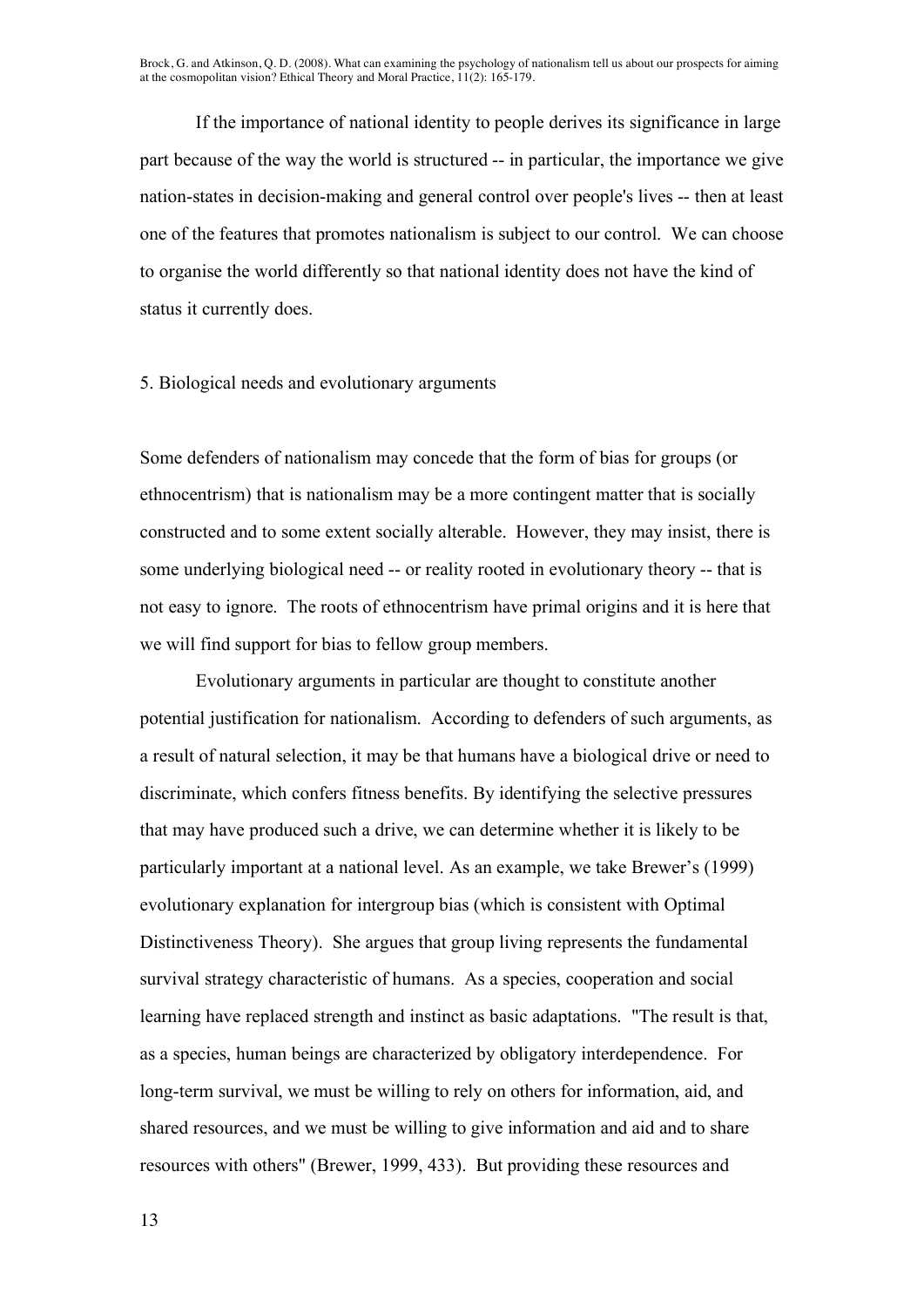assistance must be balanced with the likely benefit of receiving resources and assistance in return. Indiscriminate trust is not an effective survival strategy: "altruism must be contingent on the probability that others will cooperate as well" (Brewer, 1999, 433). Establishing group boundaries through social categorization and differentiation provide a mechanism for achieving cooperative interdependence and its attendant benefits, but without excessive costs. The mutual trust becomes depersonalized. Expectations of cooperation and benefit promote positive feelings towards other group members, thus explaining ingroup favoritism.

According to this view, intergroup bias is the result of an interaction between an assimilation instinct and a differentiation instinct and these motivations are themselves the result of hundreds of thousands of years of selection for individuals who were able to maximize the survival advantage of cooperative interdependence. However, this kind of ultimate evolutionary explanation does nothing to bolster the claim that nationalism is particularly suited to satisfying some deep human needs.

Brewer notes that trust and cooperation seem to be most effectively realised in small distinctive groups: indeed, the explanatory story she offers relies on this. However, if the assimilation and differentiation instincts were selected to limit the extent of intertribal cooperation, how is this to explain the ethnocentrism we are supposed to show towards fellow nationals, who might number in the several hundred millions? Can we really see our fellow nationals as being in relationships of cooperative interdependence and trust in a way analogous to the small group that forms the centre of Brewer's explanation? One possibility is that the instincts are misapplied to the case of the nation -- though the assimilation and differentiation instincts applied at the level of the tribe in the past with increased fitness benefits, the application at the level of the nation does not have the same results.

Alternatively, one might argue that the unit of cooperation in the contemporary world is the nation-state, so the same phenomena that applied to the small band in the past, in today's environment are simply transferred to the unit of cooperation in our contemporary world, namely, the nation-state. Of course, if we find

14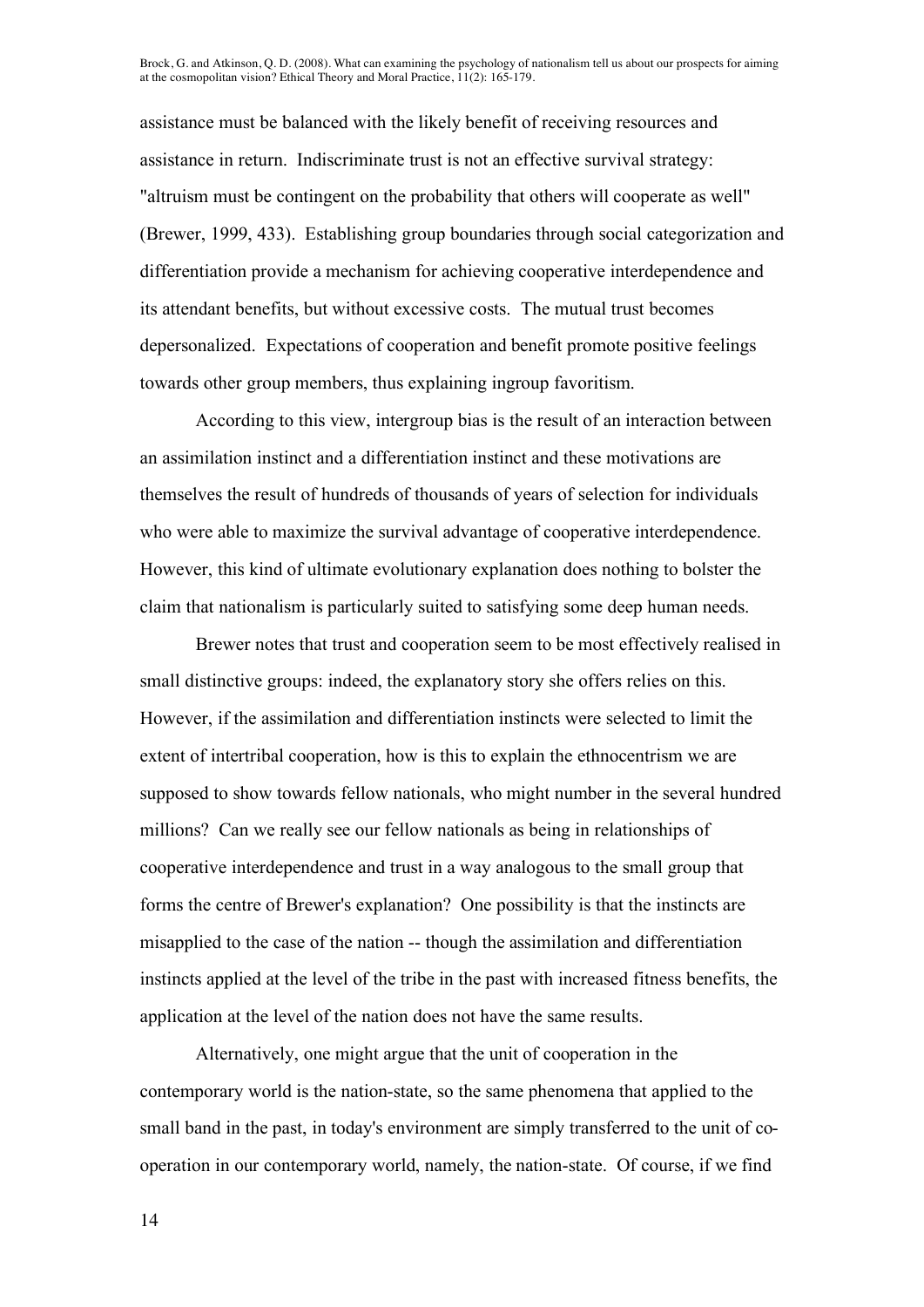this reasoning plausible, could we not try to extend it? Arguably, the unit of cooperation is far greater than the nation-state, especially since globalization has rendered more plausible the idea that there is significant global co-operation. If the instincts can transfer from the tribe to hundreds of millions of people, why not further still? One objection to such an extension might be that linguistic or cultural barriers provide an upper limit to the extent of in-group identification. However, the strength of nationalism in countries such as the USA, India, and Singapore, all with considerable cultural and/or linguistic diversity, suggest that even these barriers can be overcome.

Arguments appealing to innate human drives can imply a degree of genetic determinism that is unrealistic. It is becoming increasingly accepted that the relationship between genotype and phenotype is rarely simple and almost never fixed. Far from coding for specific optimal behaviours, behavioural geneticists now realize that genes are just one part of a complex context dependent and constrained developmental unfolding that makes us the way we are. As a result, appeals to some underlying human nature that constrains our society independent of culture and learning, must be viewed with scepticism.

Finally, natural selection is still often misunderstood as a Machiavellian struggle for existence in which only the most ruthlessly self-interested organisms survive - a view often associated with Richard Dawkins' (1976) selfish-gene theory, which reduces evolution to a competitive struggle between genes. Under this conception of evolution, altruistic group behaviour can occur, but only if it is expected to result in some sort of reciprocity between individuals – dubbed 'reciprocal altruism' (Trivers, 1971). Hamilton's (1964) kin selection theory allows some degree of altruism without reciprocity, but only towards closest kin who are likely to share many of the same genes. This may not seem to bode well for the cosmopolitan vision. However, humans may be unique in that much of the behavioural variation we see between groups is culturally, rather than genetically determined. Cultural differences, unlike genetic differences, can be preserved even in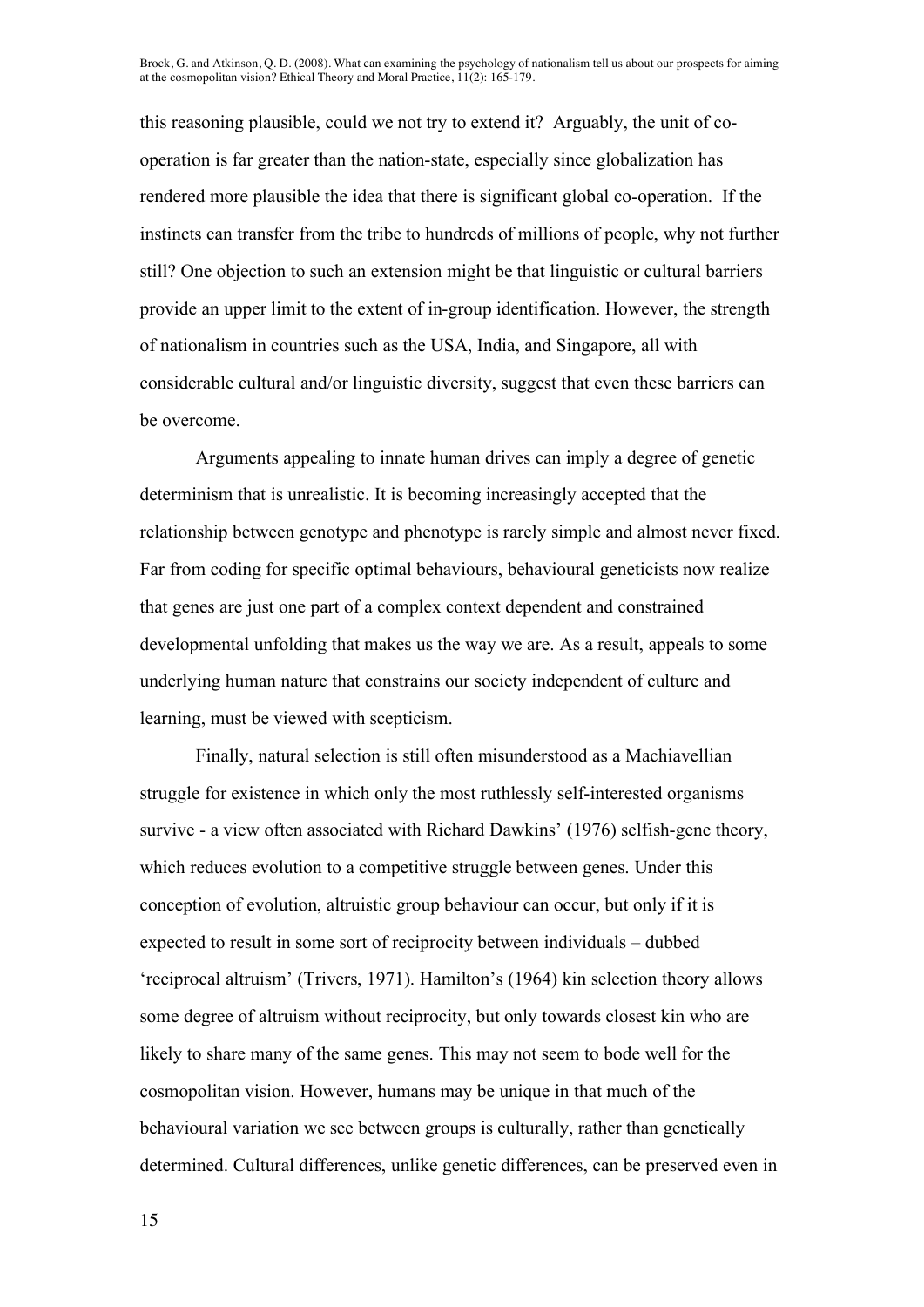the face of migration between groups. This means that selection can also operate at the level of the group, allowing selection for traits such as altruism and cooperation that benefit the group. Sober and Wilson (1994, 585) argue that cooperative behaviour is an important aspect of human nature: -

 "Humans can facultatively span the full range from self-interested individuals to 'organs' of group-level 'organisms.' Human behavior not only reflects the balance between levels of selection but it can also alter the balance through the construction of social structures that have the effect of reducing fitness differences within groups, concentrating natural selection (and functional organization) at the group level."

Recent experimental findings using 'public goods' games confirm that humans are willing to cooperate in ways that cannot be explained in terms of selfish motives of reciprocal altruism or kin selection (see Fehr and Fischbacher [2003] for a recent review of this evidence). The more interesting question may then be, not why we show the intergroup bias that we do, but why we show such a need to cooperate and how we can promote this need. As we will see below, there are good reasons to think that we can build on the cooperative side of our nature.

## II: Is Cosmopolitanism psychologically viable?

Amongst the most vociferous critics of cosmopolitanism are those who claim that the view simply flies in the face of the realities of how we are constituted and our psychological constraints (Barber, 1996; McConnell, 1996; Pinsky, 1996). We cannot ever become the kinds of people cosmopolitans urge us to be because of our psychological limitations. In this section we examine the plausibility of this sort of claim and show what prospects cosmopolitanism might reasonably have, given any psychological constraints that there might be on us, but also reasonable psychological possibilities.

The Common Ingroup Identity model (Gaertner et al., 1993) maintains that an overarching superordinate identity can reduce intergroup bias and prejudice. The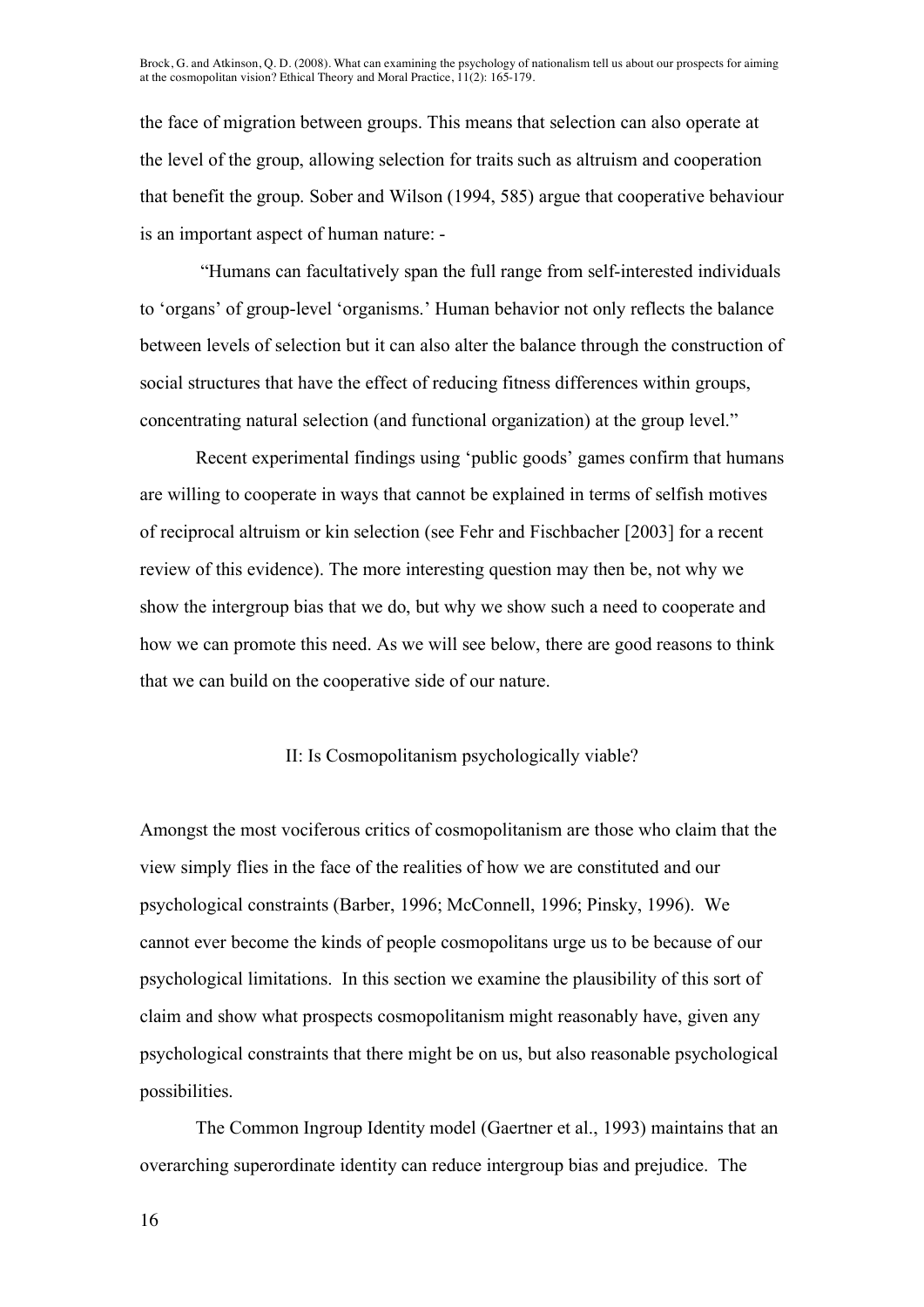theory was first presented by Sherif (1954) who maintained that whilst competition reinforces group boundaries, intergroup cooperation induces changes in identity from a competitive "us versus them" conception to a cooperative "we". There is a large body of literature supporting the idea that cooperation between groups reduces intergroup bias (see, for example, Alport, 1954; Sherif, 1966; Slavin, 1985, Gaertner et al., 1999) and this reduction in bias is assisted by changes in conceptions of group membership (Gaertner et al., 1990, 1994, 1996) or having a strong common goal (Brewer and Brown, 1998, 582). (Even the well-cited Robber's Cave experiments that showed how easily group hostility is triggered under competitive conditions also showed that a super-ordinate identity can also easily be erected under the right conditions (Sherif, 1966).)

Allport (1954) suggested that intergroup cooperation involved two components -- shared process (interaction) and shared outcomes (common fate). "Interaction" is defined as doing things with individuals from an outgroup. "Common fate" refers to any shared outcomes between groups, for instance, a shared reward for completing a task. Gaertner et al. (1999) found that both factors operate independently to reduce intergroup bias. The reduction in intergroup bias was found to be greatest among those subjects who perceived the group relationship as a superordinate identity made up of distinct subgroup identities.

Deschamps and Brown (1983) found that the reduction in intergroup bias was greatest when there was a clear division of labor between subgroups in completing the cooperative projects. The nature of the cooperative task can affect how successfully intergroup bias is reduced. In experiments run by Gaertner (1999), it was found that when cooperating subgroups were asked to complete an essay task for a shared reward, in the set of conditions under which one group worked on text and the other graphics, the cooperation reduced intergroup bias more than when both groups were asked to contribute to the essay as a whole (when both contributed to text and graphics).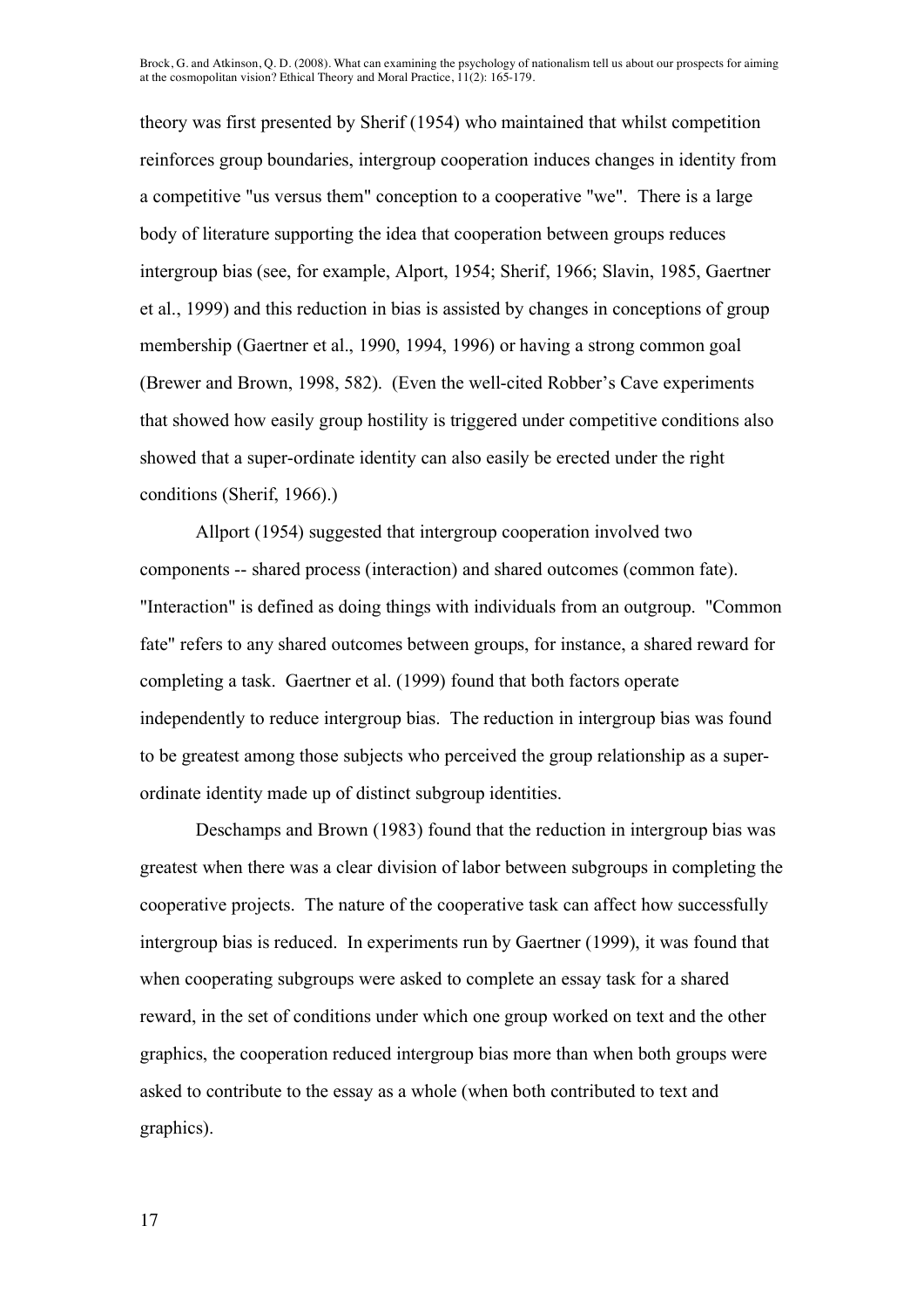So we see there is evidence that intergroup cooperation can engender social recategorization -- an overarching sense of common identity between groups can be created -- and this can lead to reduction in intergroup bias. The effect can vary with a number of factors, including the nature of the cooperative task and, it seems, the extent to which individuals may still maintain their subgroup identities within any overarching or superordinate identity.

To the extent that we can apply these results to the level of the nation, it would seem that certain types of interaction (particularly co-operation) between nations and certain kinds of common fates, should reduce national bias. *At the moment*, the chances of achieving this seem to be greatest where cooperation allows a superordinate identity to be established *without compromising national identity*. This is encouraging news for cosmopolitans who believe we need transitional strategies: we can maintain something of the familiar -- retain people's comfort zone, so to speak -- while working to extend that comfort zone at the same time.

In addition to creating a superordinate identity, it may also be possible to dilute the importance of national identity through more complex identities. Societies differentiated along a single categorization give rise more easily to outgroup derogation by promoting social comparison and perceptions of conflict of interests (Brewer, 2000). However, complex societies with multiple, overlapping categories of differentation may be more stable and tolerant, and the levels of intergroup bias may be significantly reduced (Ensari and Miller, 2001; Urban and Miller, 1998).

There are other interesting factors that can reduce ethnocentricism. Jetten, Spears and Manstead (1996) have shown that in allocating rewards, people are generally fair towards an outgroup if a group norm of fairness has been established, otherwise they are biased in favor of their ingroup. Duckitt (2001) looked at individual differences in levels of intergroup bias. He found that levels of intergroup bias in individuals are related to cultural ideological attitudes and worldviews. Levels of bias also correlate with social values such as individualism versus collectivism. Triandis (1995) found that ingroup-outgroup distinctions appear to be more salient in

18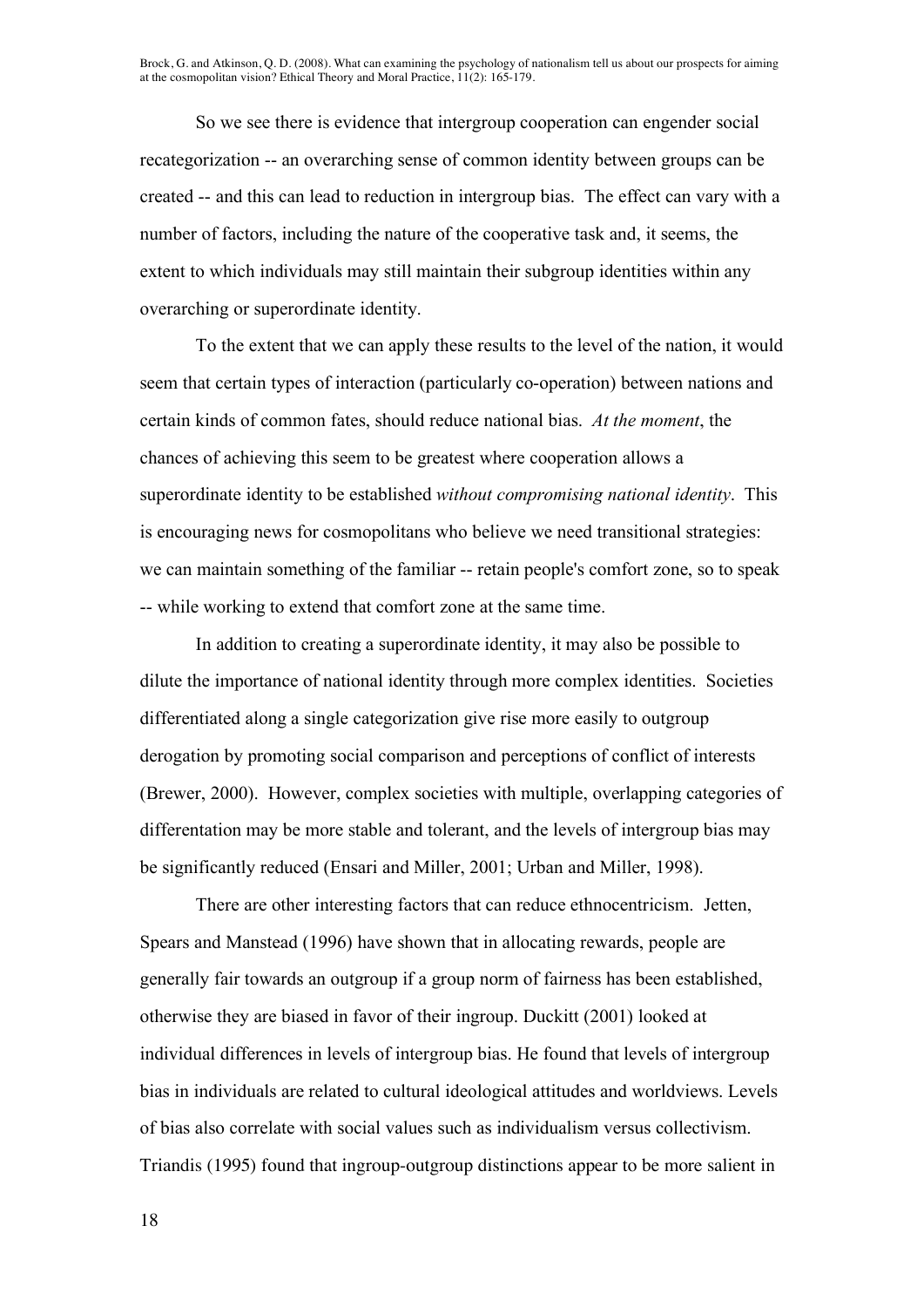collectivist societies than in individualistic societies. Once again, this is encouraging news for cosmopolitans – intergroup bias appears to be malleable and culturally dependent, and not simply an innate drive.

What factors can we expect to promote cooperation between large-scale groups? As we mentioned above, Fehr and Fischbacher (2003) review experimental evidence showing that humans have a strong drive to behave altruistically in a group. In 'public goods' games, played for small but real monetary rewards, subjects will contribute 40-60% of their entitlement even when there is no possibility of future interaction, and hence reciprocation (Dawes, 1980). The amount contributed is influenced by the amount individuals expect others to contribute (Fischbacher *et al.*, 2001). If the game is repeated anonymously, contributions decrease to much lower levels (Isaac and Walker, 1988), however a number of factors have been shown to produce sustained cooperative behaviour. Unselfish cooperation can be encouraged without requiring external coercive force by providing opportunities to punish defectors (e.g. Heinrich *et al.*, 2001), reward cooperators (e.g. Fehr *et al.*, 1993) and build a reputation through repeated interaction (e.g. Fehr *et al.*, 2002). These findings reinforce the importance of the social environment in determining cooperative behaviour and suggest that, in order to promote the global cooperation advocated by cosmopolitanism, we must provide institutional mechanisms that allow defectors to be punished, cooperators to be rewarded, and for those with power to be held accountable.

Finally, what prospects are there for cosmopolitanism to meet some of the needs nationalists make so much of? There is some evidence to suggest that cooperative or altruistic behavior increases self-esteem and a more general sense of well-being (Kagan and Knight, 1979; Muhlbauer, 1984; Simmons, Schimmel & Butterworth, 1993; Williams, Haber, Weaver & Feeman, 1998), though whether or not this effect is greater than potential increases in self-esteem and well-being sometimes induced by nationalism requires further research.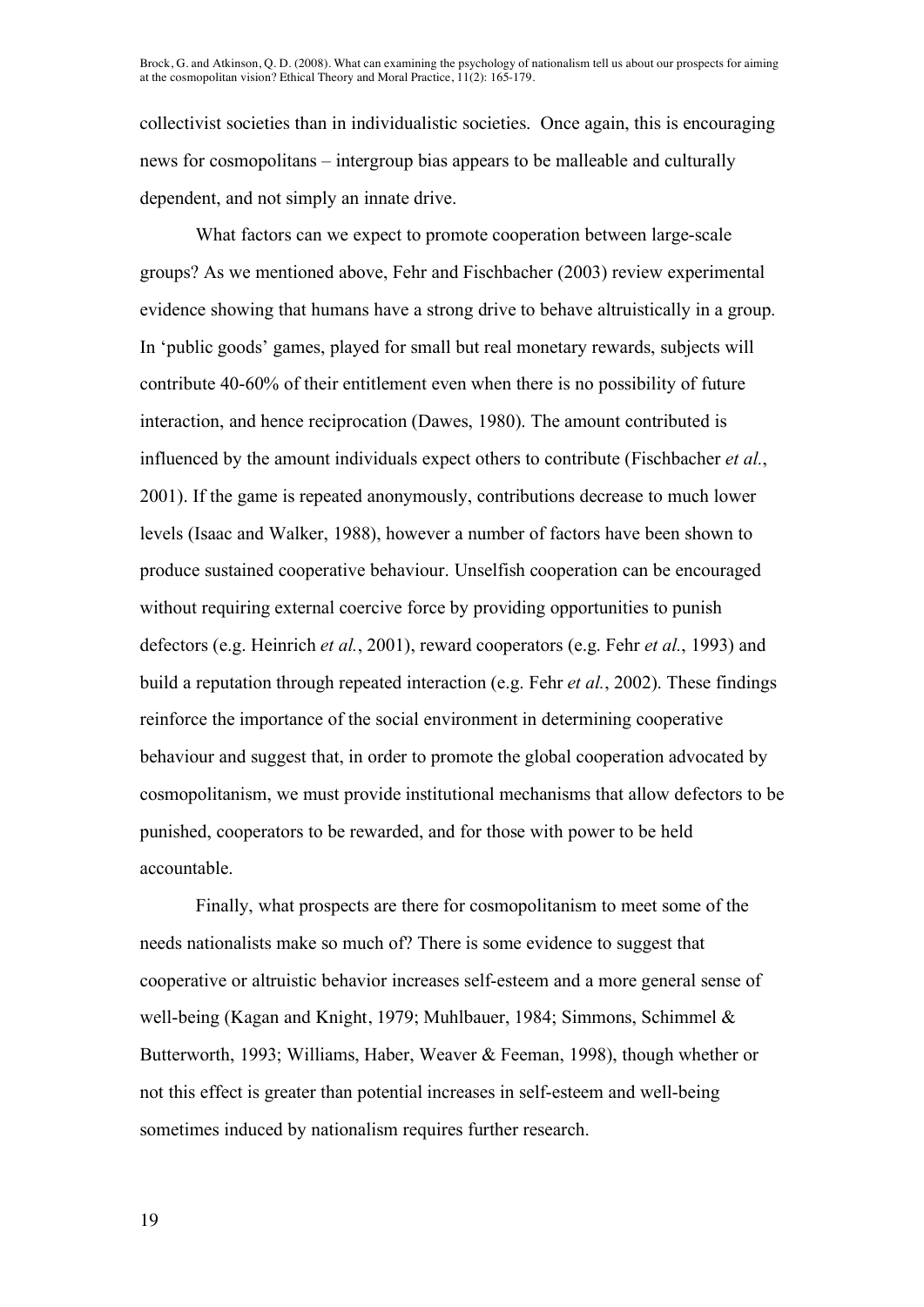The need for meaning can, of course, be variously satisfied. Brewster-Smith (1992) argues that even if there is a deep human need for large-scale group identity and direction, this could be satisfied in more constructive ways than through nationalism, ethnocentricism, and war. Having some sense of purpose often drives people to engage in conflict and war, and it is following up on such ideas that he suggests we take up a "war to preserve nature". This sort of undertaking can provide people with meaning and an enduring worldview just as effectively as nationalism can. Arbuthnot (1977) found that those with pro-environmental attitudes and behaviour are less likely to hold conservative views such as nationalistic commitment, consistent with the idea that pro-environmental attitudes may replace nationalism as a source of meaning. Indeed, we already see some of this sort of passionate commitment today amongst various environmental groups and members of Green Parties throughout the world. The sense of empowerment involvement in such activities provides may act to raise self-esteem as well (e.g. Meinhold & Malkus, 2005). More research is needed to investigate this relationship. More generally, we hope that more research into the needs that cosmopolitanism could satisfy will now be undertaken, given that the charge of cosmopolitanism's psychological infeasibilty has been addressed.

## Conclusions

In this essay we examined the psychological grounds claimed to support the importance of nationalism to our well-being. We found that the alleged human needs that nationalism is said to satisfy are: (i) either more complex than initially one might think or (ii) do not necessarily provide very strong grounds for the theses advocated by nationalists or (iii) can be well met in alternate ways than through national identification and bias. Moreover, commitment to cosmopolitanism is not antithetical to meeting these needs: rather, more cosmopolitan worldviews can do quite well in meeting the needs of interest, though more research should be done on this topic.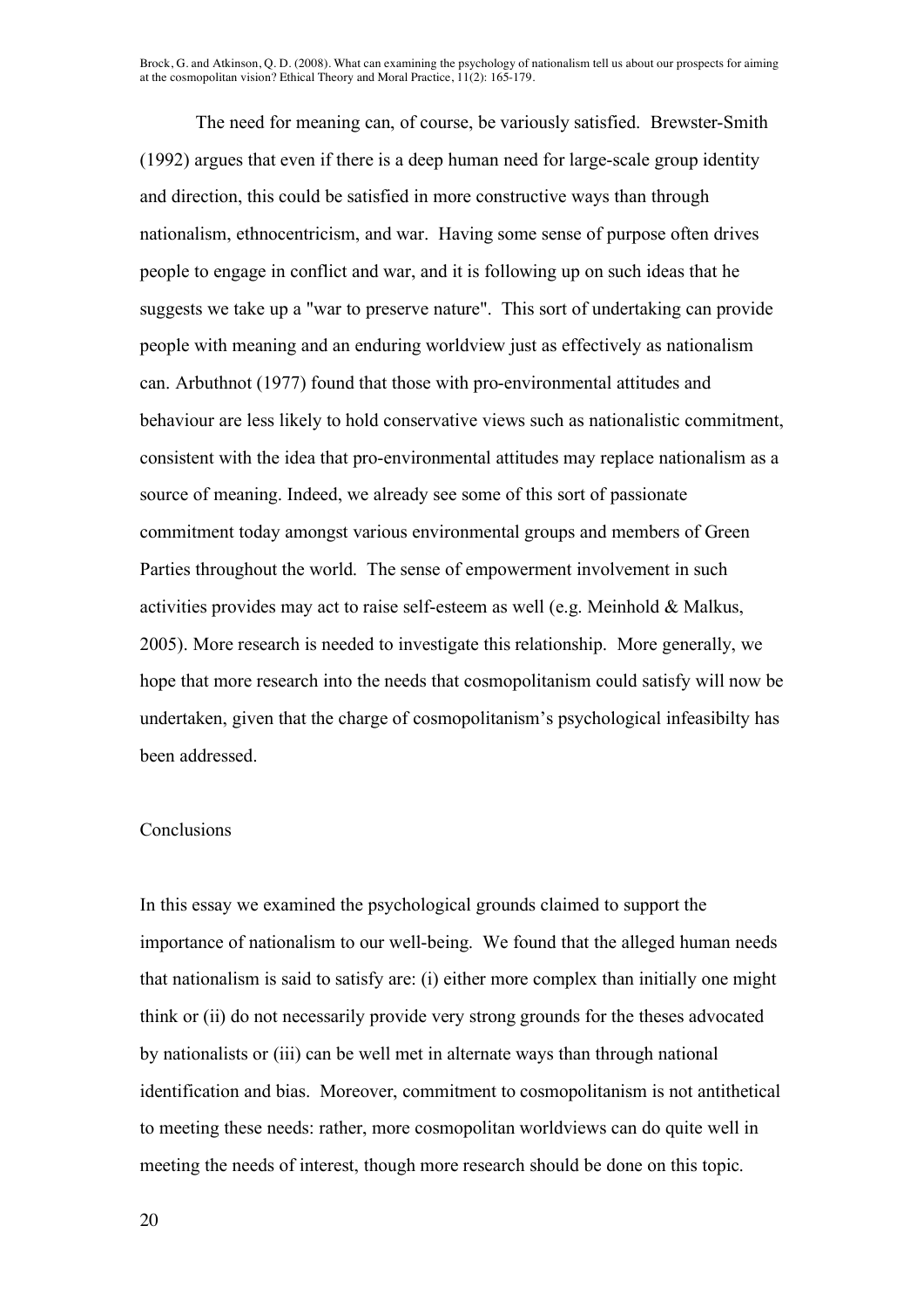Furthermore, we saw that since nationalism is a fluid and socially constructed phenomenon, quite open to the influence of other factors, the current evidence suggests that central aspects of cosmopolitanism are quite feasible and realistic. Nationalism is no more an innate or necessary part of the human psyche than is a sense of global community. $v$ 

# References

Abrams, D. & Hogg, M. A. (1988). Comments on the motivational status of self esteem in social identity and intergroup discrimination. *European Journal of Social Psychology*, 18, 317-334.

Allport, G.W. (1954). *The nature of prejudice*. Reading, MA: Addison-Wesley.

Arbuthnot, J. (1977). The roles of attitudinal and personality variables in the prediction of environmental behaviour and knowledge. *Environment and Behaviour*, 9(2), 217-232.

Barber, B. (1996). Constitutional Faith. In J. Cohen (ed.) *For Love of Country: Debating the Limits of Patriotism*. Boston: Beacon Press, 30-36.

Baumgarten (2000). Zionism, Nationalism and Morality. In N. Miscevic (ed.) *Nationalism and Ethnic Conflict: Philosophical Perspectives*. Chicago: Open Court, 75-98.

Beitz, C. (1979). *Political Theory and International Relations*. Princeton, NJ: Princeton University Press.

Blank, T. (2003).Determinants of National Identity in East and West Germany: An Empirical Comparison of Theories on the significance of Authoritarianism, Anomie, and General Self-Esteem. *Political Psychology*, 24, 259-288.

Billig, M. and Tajfel, H. (1973). Social categorization and similarity in intergroup behaviour. *European Journal of Social Psychology.* Vol. 3(1), 27-52.

Brewer, M.B. (1979). Ingroup bias in the minimal intergroup situation: A cognitive motivational analysis. *Psychological Bulletin*, 86, 307-324.

Brewer, M. B. (1999). The Psychology of Prejudice: ingroup love or outgroup hate? *Journal of Social Issues* 55:429-44.

l<br>v We are grateful for the useful comments made by two anonymous reviewers for this journal.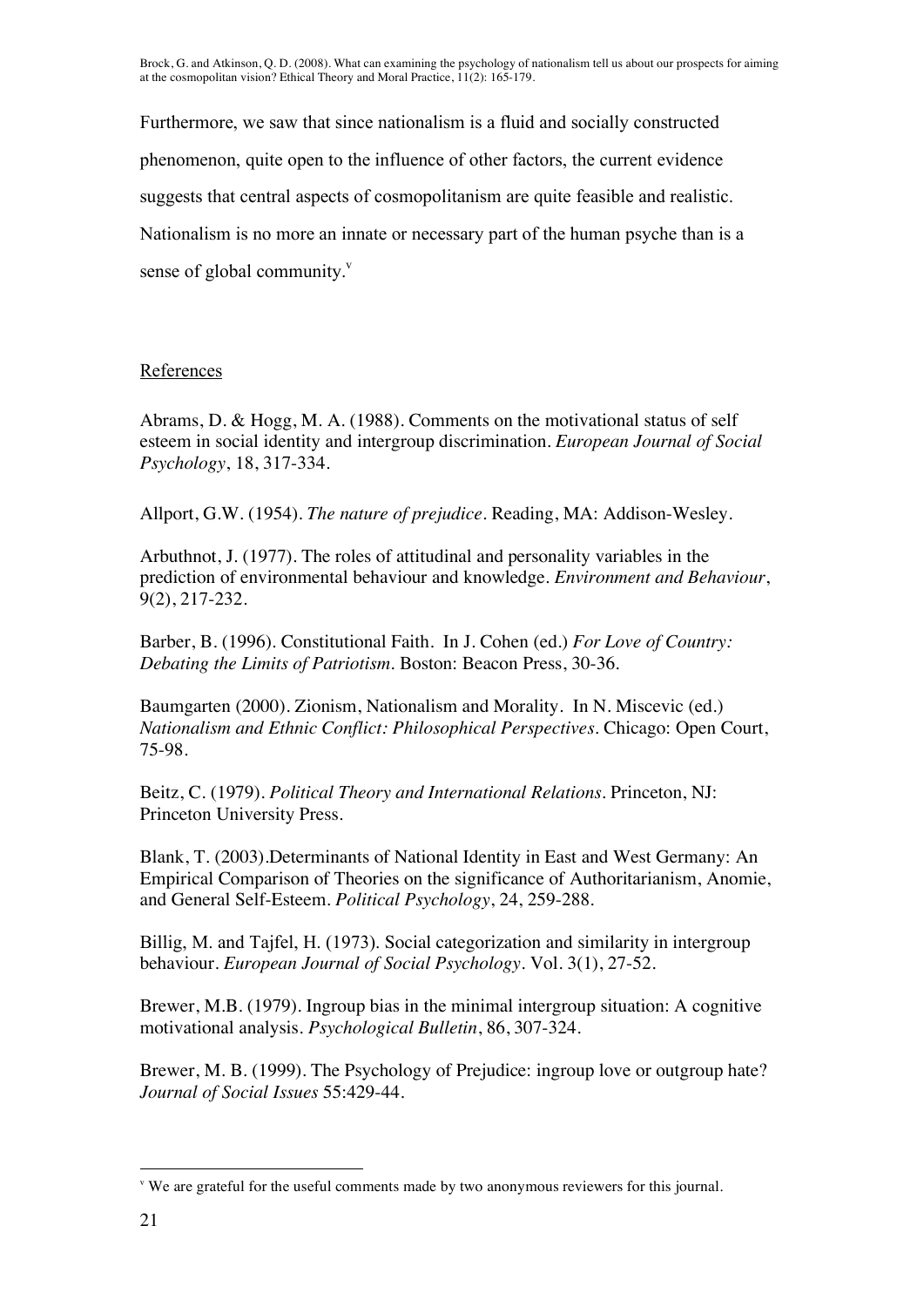Brewer, M. B. (2001). Ingroup identification and intergroup conflict: When does ingroup love become outgroup hate? In R. D. Ashmore and L. Jussim (Eds). *Social identity, intergroup conflict, and conflict reduction*. Rutgers series on self and social identity; vol. 3. (pp. 17-41). London: Oxford University Press.

Brewer, M. and Brown, R. (1998). Intergroup Relations. In D. Gilbert, S. Fiske, G. Lindzey (eds.) *The Handbook of Social Psychology*, volume 2, chapter 29. New York: McGraw-Hill.

Brewer, M. B. and Campbell, D. T. (1976). *Ethnocentrism and intergroup attitudes: East African evidence*. Beverly Hills, CA: Sage.

Brewster Smith, M. (1992). Nationalism, Ethnocentrism, and the New World Order. *Journal of Humanistic Psychology*, 32 (4), 76-91.

Brock, G. (1999). "The New Nationalisms," *The Monist*, 82, 367-386.

Brock, G. (2002a)."Cosmopolitan Democracy and Justice: Held versus Kymlicka," *Studies in East European Thought, Special Issue: Nationalism and its Alternatives*, 54, 325-347.

Brock, G. (2002b). "Liberal Nationalism versus Cosmopolitanism: Locating the Disputes," *Public Affairs Quarterly*, 16, 307-327.

Brock, G. (2002c). "Why the Heldian Model of Cosmopolitan Democracy Retains its Promise Despite Kymlicka's Criticisms," *Philosophy in the Contemporary World*, 9 (2), 31- 39.

Brock, G. (2002d). "World Citizenship: David Miller and the New Cosmopolitans," *International Journal of Politics and Ethics*, 2, Fall (October), 211-224.

Brock, G. "What Do We Owe Co-nationals and Non-nationals? Why the Liberal Nationalist Account Fails and How We Can Do Better," *Journal of Global Ethics*, 1, 127-151, 2005

Bruner, Jerome. (1990). *Acts of meaning.* Cambridge, MA: Harvard University Press.

Caney, Simon (2005) *Justice Beyond Borders: A Global Political Theory*. Oxford: Oxford University Press.

Crocker, J. and Schwartz, 1. (1985). Prejudice and ingroup favoritism in a minimal intergroup situation: Effects of self-esteern. *Personality and Social Psychology Bulletin*, 11, 379-86.

Darwin, C. (1859). The origin of species by means of natural selection. Oxford: Oxford University Press.

Dawes, R. M. (1980) Social dilemmas. *Annu. Rev. Psychol.* 31, 169–193.

Dawkins, R. (1976). The Selfish Gene. Oxford: Oxford University Press.

Deschamps, J-C. & Brown, R. (1983) Superordinate goal and intergroup conflict. *British Journal of Social Psychology*, *22*, 189-195.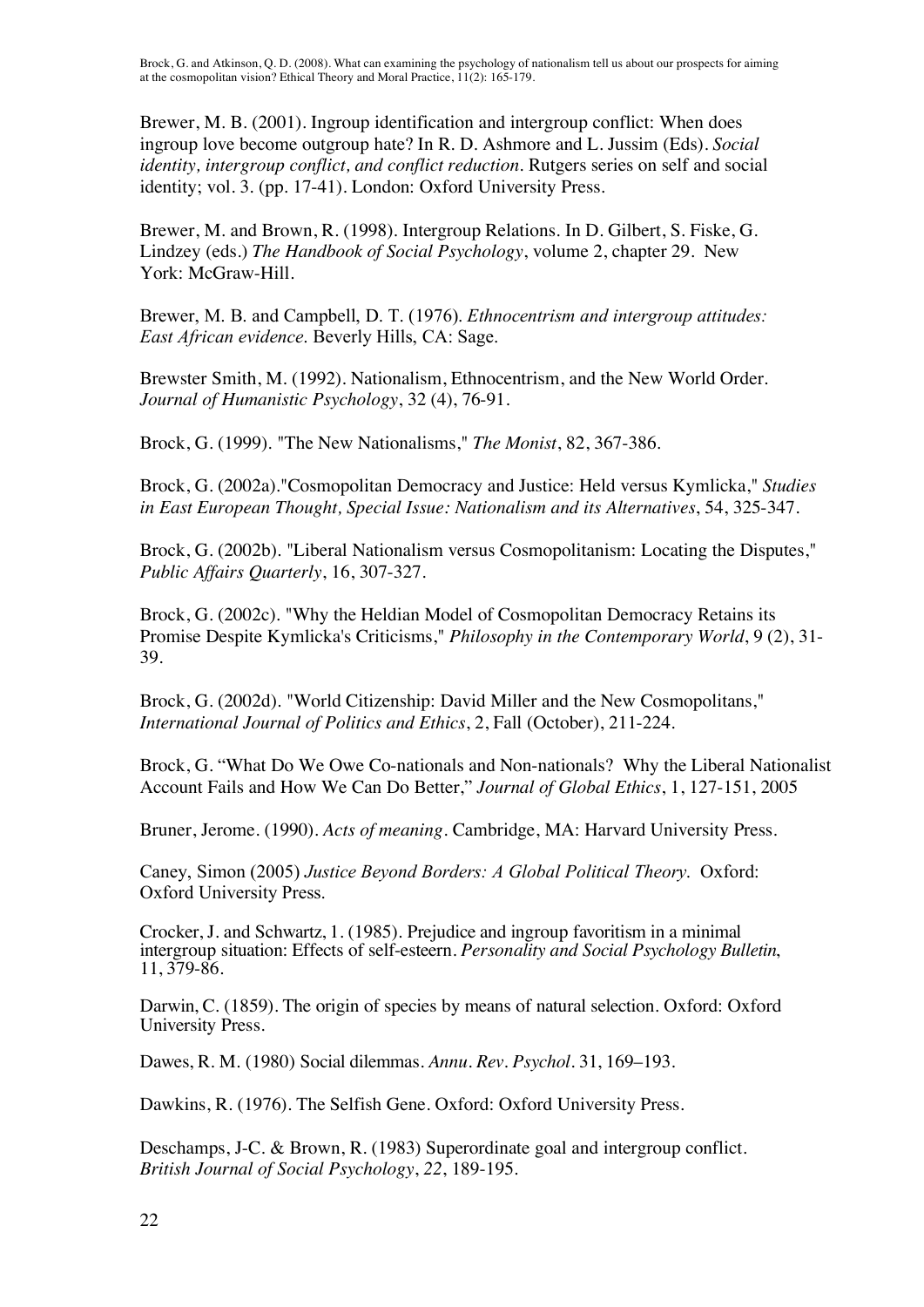Ensari, N., & Miller, N. (1998). Effect of affective reactions by the outgroup on preferences for cross categorization discussion partners. *Journal of Personality and Social Psychology*. 75:1503-27.

Falk, Richard (1995). *On Humane Governance: Toward a New Global Politics*. Cambridge: Polity Press.

Fehr, E., Fischbacher, U. & Gächter, S. (2002) Strong reciprocity, human cooperation, and the enforcement of social norms. *Hum. Nat.* 13, 1–25.

Fehr, E., & Fischbacher, U. (2003) The nature of human altruism. *Nature*, 425, 785- 791.

Fehr, E., & Gächter, S. (2002) Altruistic punishment in humans. *Nature*, 415, 137- 140.

Fehr, E., Kirchsteiger, G. & Riedl, A. (1993) Does fairness prevent market clearing? An experimental investigation. *Q. J. Econ.* 108, 437–459.

Festinger, L. (1950). Informal social communication. *Psychological Review, 57,* 271- 282.

Festinger, L. (1954). A Theory of Social Comparison Processes. *Human Relations*, 7, 117-140.

Fischbacher, U., Gächter, S. & Fehr, E. (2001) Are people conditionally cooperative? Evidence from a public goods experiment. Econ. Lett. 71, 397–404.

Fleshbach, S. (1994). Nationalism, patriotism and aggression: A clarification of functional differences. In L. Huesmann (Ed), *Aggressive behaviour: Current perspectives* (pp. 275-291). New York: Plenum.

Fromm, E. (1973) *The Anatomy of Human Destructiveness*. New York: Henry Holt & Company.

Gaertner, S.L., Dovidio, J.F., Anastasio, P.A., Bachman, B.A., & Rust, M.C. (1993). The common ingroup identity model: Recategorization and the reduction of intergroup bias. In W. Stroebe & M. Hewstone (Eds.), *European review of social psychology* (Vol. 14, pp. 1–26). Chichester: Wiley.

Gaertner, S.L., Rust, M.C., Dovidio, J.F., Bachman, B.A., & Anastasio, P.A. (1994). The contact hypothesis: The role of a common ingroup identity of reducing intergroup bias. *Small Group Research*, 25, 224–229.

Gaertner, S.L., Dovidio, J.F., & Bachman, B.A. (1996). Revisiting the contact hypothesis: The induction of a common ingroup identity. *International Journal of Intercultural Relations*, 20, 271–290.

Gaertner, S.L., Dovidio, J.F., Rust, M.C., Nier, J.A., Banker, B.S., Ward, C.M., Mottola, G.R., & Houlette, M. (1999). Reducing intergroup bias: Elements of intergroup cooperation. *Journal of Personality and Social Psychology*, 76, 388–402.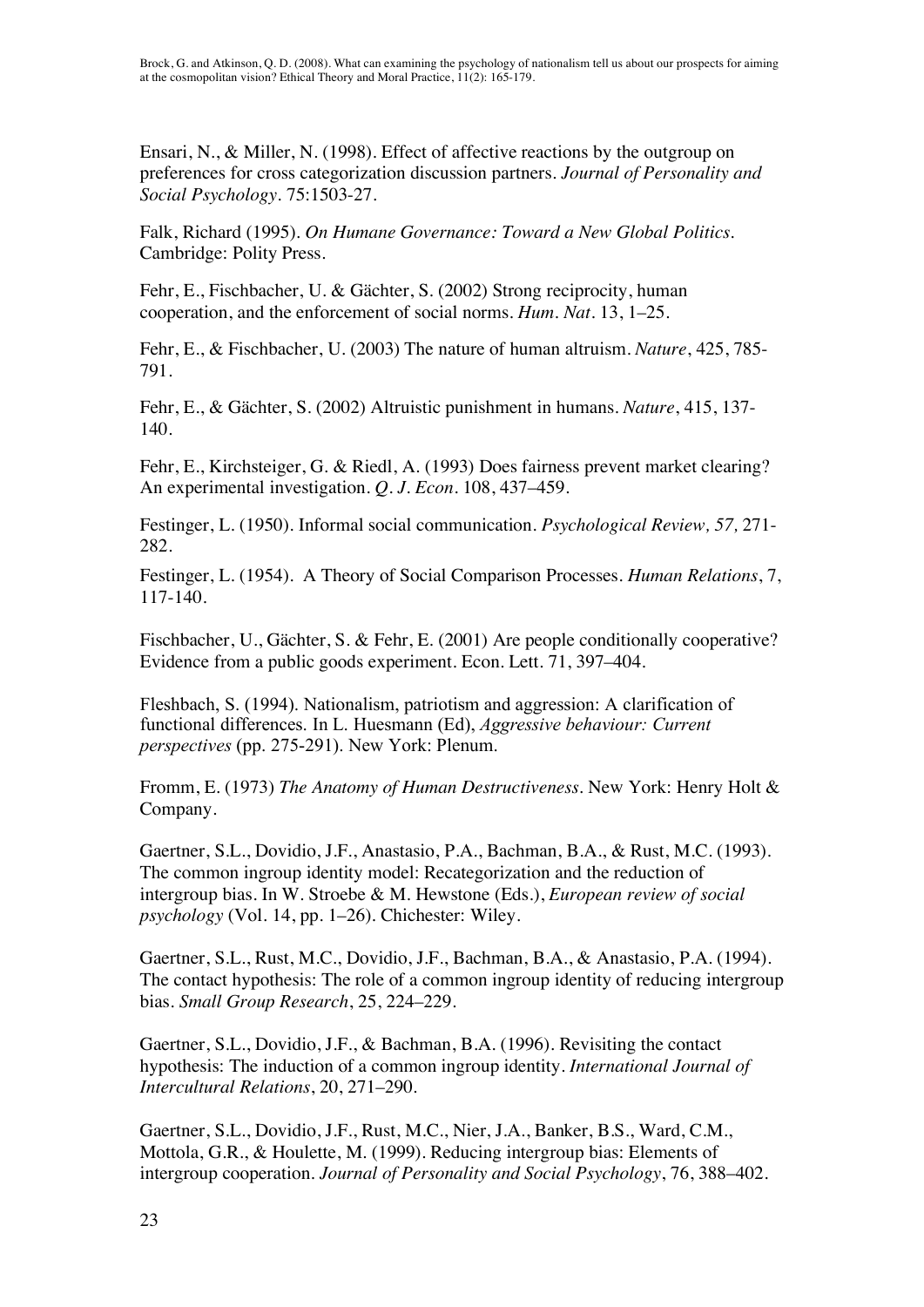Gilbert, D.T., Fiske, S.T., & Lindzey, G. (eds.)(1997). The Handbook of Social Psychology,  $(4<sup>th</sup>$  edn). New York: McGraw-Hill

Glover, J. (1997). Nations, Identity, and Conflict. In R. McKim and J. McMahan (eds.) *The Morality of Nationalism*. New York: Oxford University Press.

Gould, S. J. & Lewontin, R. (1979), The Spandrels of San Marco and the Panglossian Paradigm. *Proceedings of the Royal Socociety of London B* 205:581-598

Hamilton, W. D. (1964). The genetical evolution of social behaviour. Journal of Theoretical Biology, 7: 1-52.

Heaven, P. C. L., Rajab, D. & Ray, J. J. (1985). Patriotism and the Disutility of the Ethnocentrism Concept. *The Journal of Social Psychology*, 125(2), 181-185.

Henrich, J. *et al.* (2001) In search of Homo economicus: behavioral experiments in 15 small-scale societies. Am. Econ. Rev. 91, 73–78.

Held, D (1995). *Democracy and the Global Order: From the Modern State to Global Governance*. Stanford: Stanford University Press.

Held, D. (2004). *Global Covenant: The Social Democratic Alternative to the Washington Consensus*. Cambridge: Polity.

Isaac, R. M. & Walker, J. M. (1988) Group-size effects in public-goods provision the voluntary contributions mechanism. Q. J. Econ. 103, 179–199.

Jetten, J., Spears, R., & Manstead, A. S. R. (1996). Intergroup norms and intergroup discrimination: distinctive self-categorization and social identity effects. *Journal of Personality and Social Psychology*, 71, 1222–1233.

Kagan, S., & Knight, G. P. (1979) Cooperation-competition and self-esteem: A case of cultural relativism. *Journal of Cross-Cultural Psychology*. Vol 10(4), 457-467.

Kosterman, R., & Fleshbach, S. (1989). Toward a measure of patriotic nationalistic attitudes. Political Psychology, 10, 257-274.

Kymlicka, W. (1989). *Liberalism, Community and Culture*. Oxford: Oxford University Press.

Kymlicka, W. (1995). *Multicultural Citizenship*. Oxford: Oxford University Press.

Kymlicka, W. (2001). *Politics in the Vernacular*. Oxford: Oxford University Press.

Lemyre, L. and Smith, P. M. (1985). Intergroup discrimination and self-esteem in the minimal group paradigm. *Journal of Personality and Social Psychology*. 49:660-70.

Le Vine, R. A. & Campbell, D. T. (1972) *Ethnocentrism: Theories of conflict, ethnic attitudes and group behaviour.* New York, John Wiley & Sons.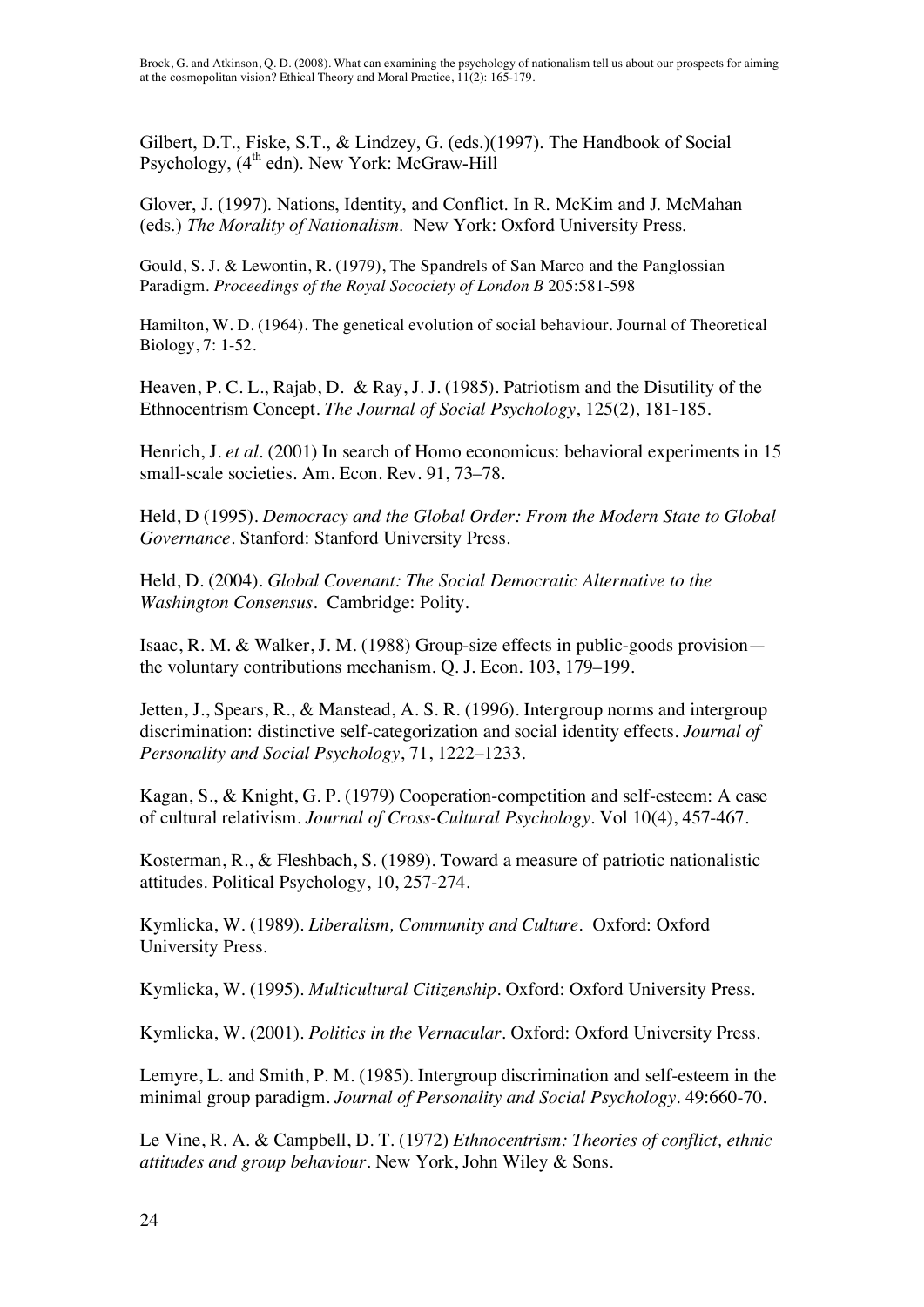Margalit, A. (1997). The Moral Psychology of Nationalism. In R. McKim and J. McMahan (eds.) *The Morality of Nationalism*. New York: Oxford University Press, 74-87.

McConnell, M. (1996). Don't Neglect the Little Platoons. In J. Cohen (ed.) *For Love of Country: Debating the Limits of Patriotism*. Boston: Beacon Press, 78-84.

McMahan, J. (1997).The Limits of National Partiality. In R. McKim and J. McMahan (eds.) *The Morality of Nationalism*. New York: Oxford University Press, 107-138.

Meinhold, J. L. & Malkus, A. J. (2005). Adolescent Environmental Behaviours: Can Knowledge, Attitudes and Self-Efficacy Make a Difference? *Environment and Behaviour*. 37(4), 511-532.

Miller, David (1995). *On Nationality*. Oxford: Oxford University Press.

Miller, David (2000). *Citizenship and National Identity*. Cambridge: Polity.

Moellendorf, D. (2002) *Cosmopolitan Justice*. Boulder, CO: Westview Press.

Mummendey, A., Simon, B., Dietze, C., Grunert, M., Haeger, G., Kessler, S., Lettgen, S., & Schaferhoff, S. (1992). Categorization is not enough: Intergroup discrimination in negative outcome allocations. *Journal of Experimental Social Psychology*, 28, 125- 144.

Mummendey, A, Klink, A., & Brown, R. (2001). Nationalism and patriotism: National identifcation and out-group rejection. *British Journal of Social Psychology*, 40, 159–172

Nielsen, K. (1999). Cosmopolitan Nationalism. *The Monist*, 82, 446-468.

Nussbaum, M. (1996) Patriotism and Cosmopolitanism. In Joshua Cohen (ed.) *For Love of Country: Debating the Limits of Patriotism*. Boston: Beacon Press.

Pinsky, R (1996). Eros Against Esperanto. In J. Cohen (ed.) *For Love of Country: Debating the Limits of Patriotism*. Boston: Beacon Press, 85-90.

Pogge, T. (2002) *World Poverty and Human Rights*. Cambridge: Polity Press.

Scheffler, S. (1999) Conceptions of Cosmopolitanism. *Utilitas* 11, 255-76.

Searle-White, J. (2001). *The Psychology of Nationalism*. New York: Palgrave/St. Martin's Press.

Sherif, M. (1966). *In common predicament: Social psychology of intergroup conflict and cooperation*. Boston: Houghton-Mufflin.

Sherif, M., Harvey, O. J., White, B. J., Hood, W. R. & Sherif, C. (1954). *Experimental study of positive and negative intergroup attitudes between experimentally produced groups: Robbers Cave Experiment*. Norman: University of Oklahoma Press.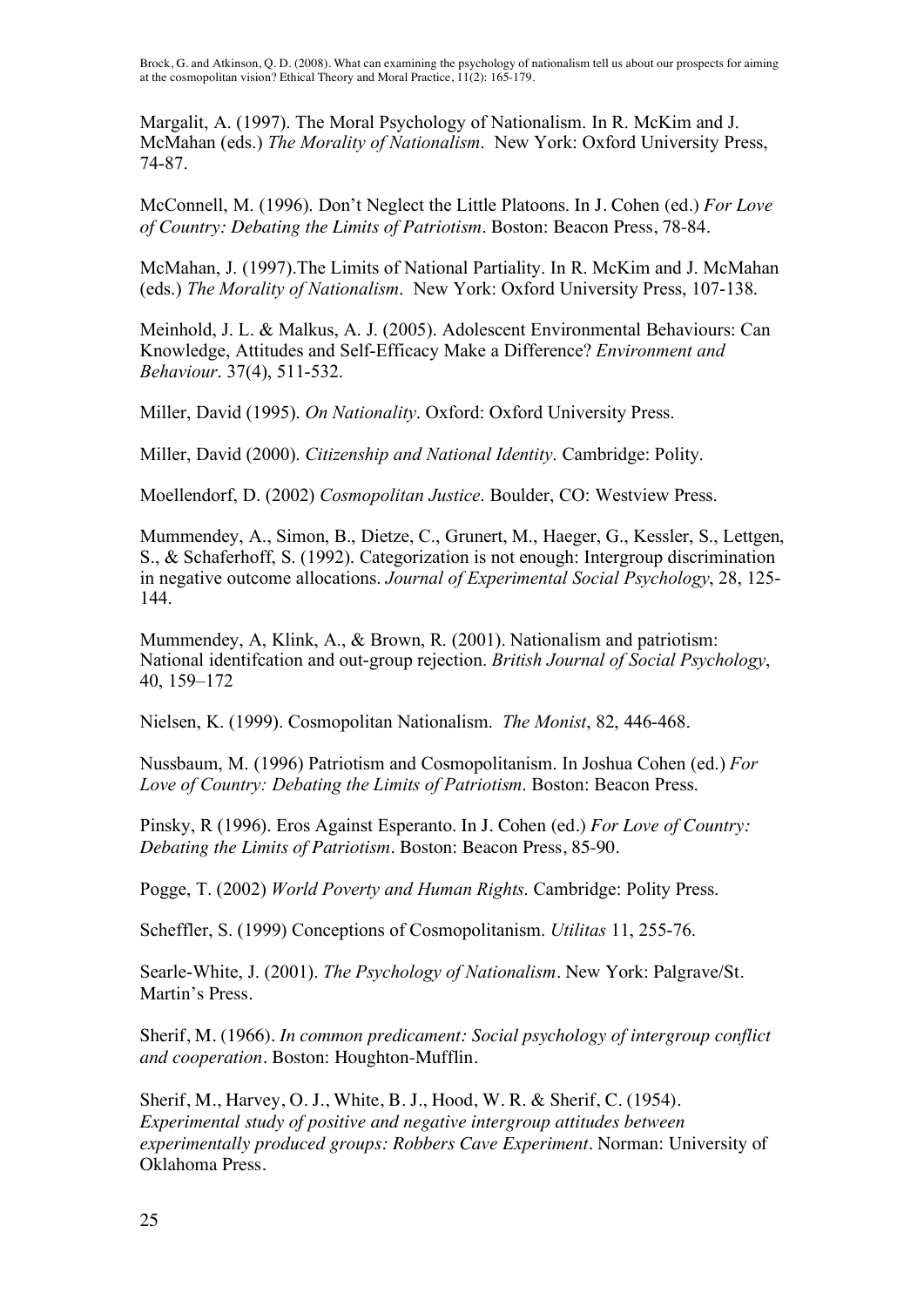Shue, H. (1980) *Basic Rights: Subsistence, Affluence, and U.S. Foreign Policy*. Princeton, NJ: Princeton University Press.

Simmons, R. G., Schimmel, M., & Butterworth, V. A. (1993) The self-image of unrelated bone marrow donors. *Journal of Health & Social Behavior*. Vol 34(4), 285- 301.

Singer, Peter (2002). *One World: The Ethics of Globalization*. New Haven and London: Yale University Press.

Slavin, R.E. (1985). Cooperative learning: Applying contact theory in desegregated schools. *Journal of Social Issues*, 41(3), 45-62.

Sober, E., & Wilson, D. S. (1994). Reintroducing group selection to the human behavioral sciences. *Behavioral and Brain Sciences* 17 (4): 585-654.

Solomon, S., Greenberg, J., & Pyszczynski, T. (1991). A terror management theory of social behavior: The psychological functions of self-esteem and cultural worldviews. In M. E. P. Zanna (Ed.), *Advances in experimental social psychology* (Vol. 24, pp. 93-159). San Diego, CA: Academic Press.

Spinner-Halev and Elizabeth Theiss-Morse (2003). National Identity and Self-Esteem. *Perspectives on Politics*. 1(3), 515-532.

Sumner, W. G. (1906). *Folkways*. New York: Ginn

Tamir, Y. (1993). *Liberal Nationalism*. Princeton, NJ: Princeton University Press.

Tan, Kok-Chor (2004). *Justice Without Borders: Cosmopolitanism, Nationalism, and Patriotism*. Cambridge, Cambridge University Press.

Tajfel, H., Flament, C., Billig, M. and Bundy, R.F. (1971). Social categorization and intergroup behaviour. *European Journal of Psychology*, 1, 149-78.

Tajfel, H & Turner, J. C. (1979) An integrative theory of intergroup conflict. In W.G. Austin and S. Worchel (eds), *The Social Psychology of Intergroup Relations* (pp. 33- 47). Monterey, CA: Brooks/Cole.

Trivers, R.L. (1971). The evolution of reciprocal altruism. *Quarterly Review of Biology*, 46, 35-57.

Tuner, J. C. (1978). Social categorization and social discrimination in the minimal group paradigm. In Tajfel, H. (ed), *Differentiation Between Social Groups* (pp. 101- 140). London: Academic Press.

Urban, L. M., & Miller, N. (1998). A theoretical analysis of cross-categorization effects: A meta-analysis. *Journal of Personality and Social Psychology*, 74, 894-908.